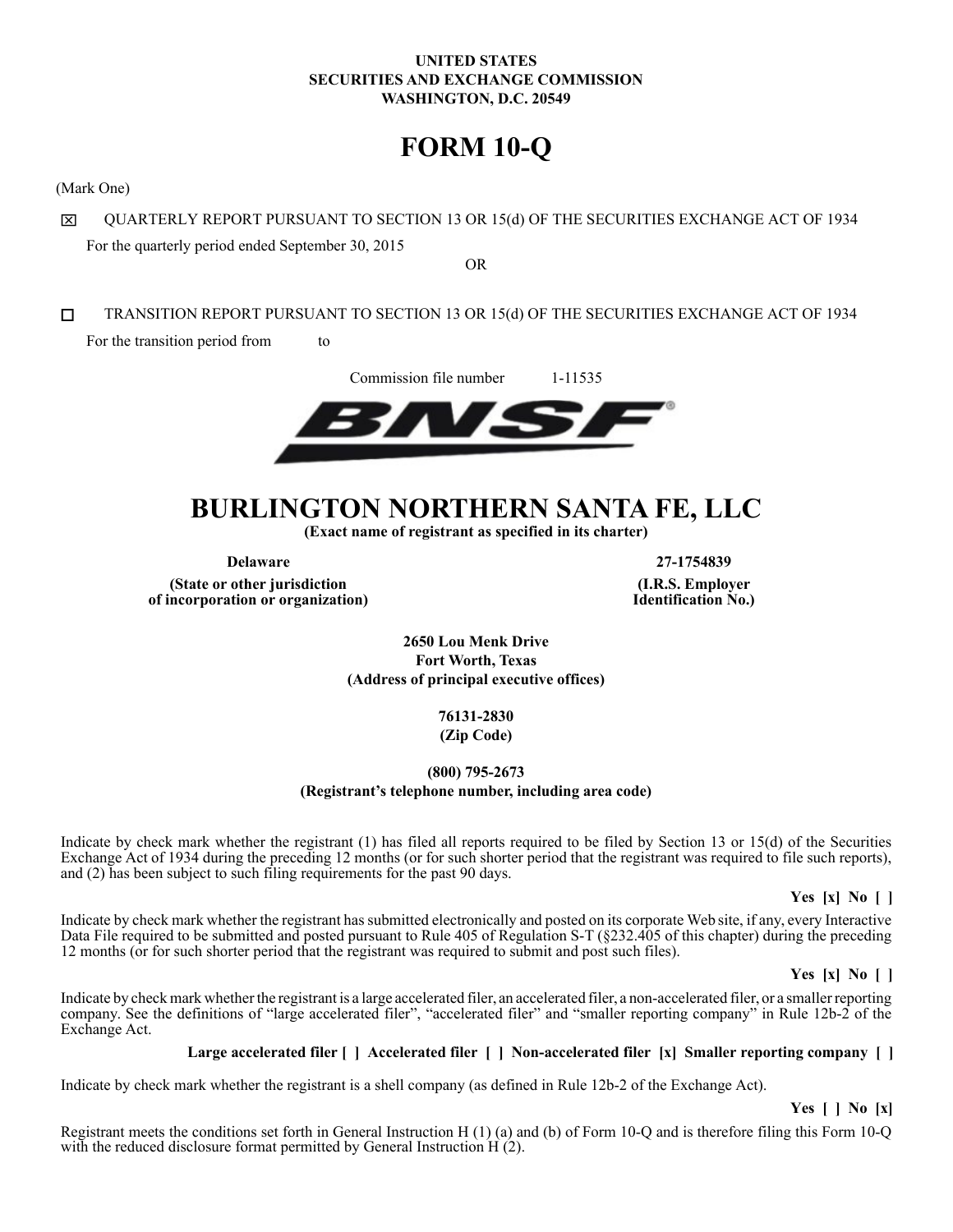# <span id="page-1-0"></span>**Table of Contents**

| <b>PART I</b>     | <b>FINANCIAL INFORMATION</b>                             | <b>PAGE</b>     |
|-------------------|----------------------------------------------------------|-----------------|
| Item 1.           | <b>Financial Statements</b>                              | $\underline{3}$ |
| Item 2.           | Management's Narrative Analysis of Results of Operations | 21              |
| Item 4.           | <b>Controls and Procedures</b>                           | 24              |
| <b>PART II</b>    | <b>OTHER INFORMATION</b>                                 |                 |
|                   |                                                          |                 |
| Item 1A.          | <b>Risk Factors</b>                                      | 25              |
| Item 6.           | <b>Exhibits</b>                                          | 25              |
| <b>Signatures</b> |                                                          | $S-1$           |
| Exhibits          |                                                          | $E-1$           |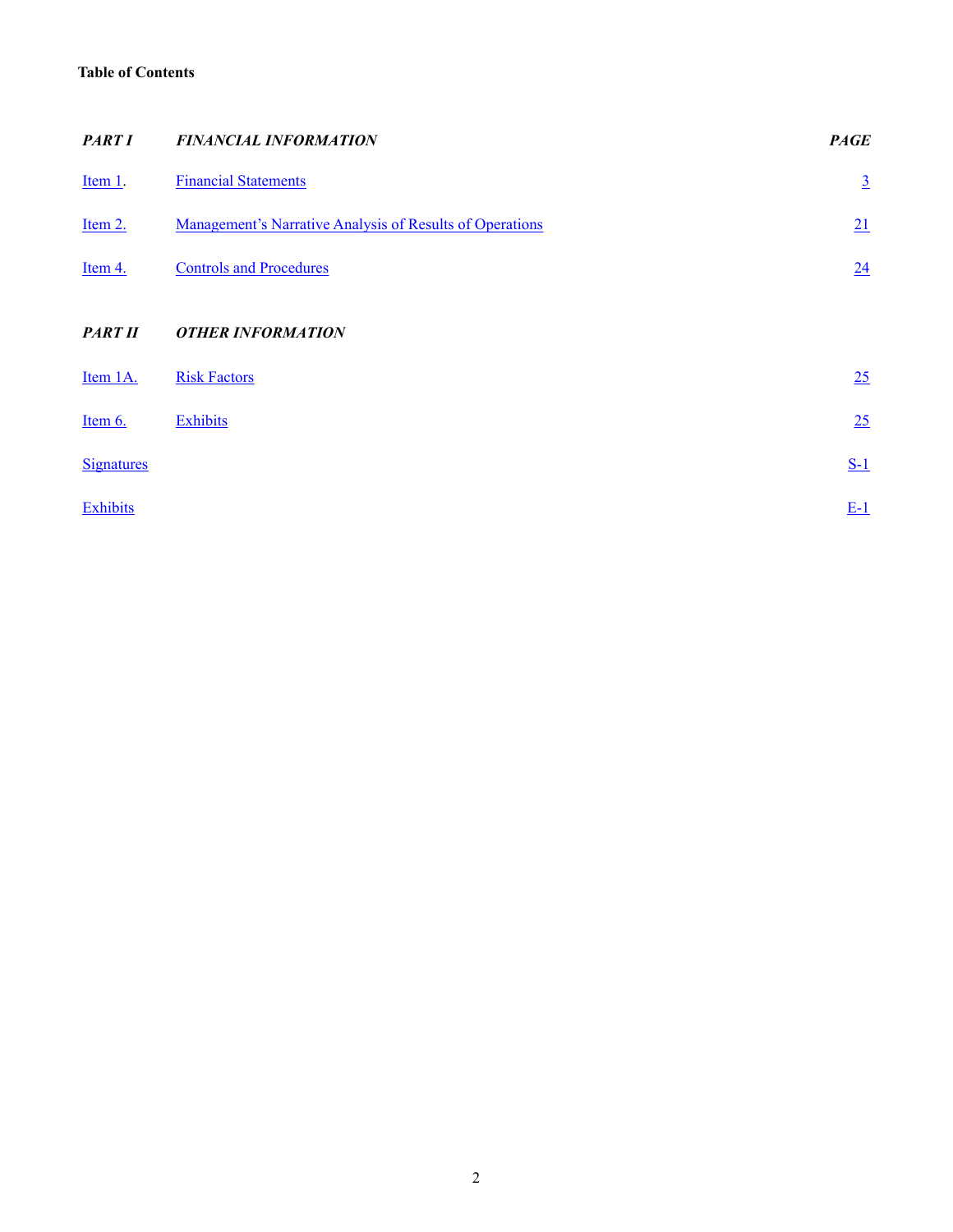# **PART I FINANCIAL INFORMATION**

## <span id="page-2-0"></span>**Item 1. Financial Statements.**

# **BURLINGTON NORTHERN SANTA FE, LLC and SUBSIDIARIES CONSOLIDATED STATEMENTS OF INCOME (In millions) (Unaudited)**

|                               |               | <b>Three Months Ended</b><br>September 30, |              | <b>Nine Months Ended</b><br>September 30, |              |               |        |
|-------------------------------|---------------|--------------------------------------------|--------------|-------------------------------------------|--------------|---------------|--------|
|                               |               | 2015                                       |              | 2014                                      | 2015         |               | 2014   |
| Revenues                      | $\mathbf{\$}$ | 5,600                                      | $\mathbb{S}$ | 5,881                                     | \$<br>16,571 | $\mathcal{S}$ | 17,063 |
|                               |               |                                            |              |                                           |              |               |        |
| Operating expenses:           |               |                                            |              |                                           |              |               |        |
| Compensation and benefits     |               | 1,220                                      |              | 1,243                                     | 3,826        |               | 3,695  |
| Fuel                          |               | 670                                        |              | 1,123                                     | 2,080        |               | 3,438  |
| Purchased services            |               | 633                                        |              | 637                                       | 1,909        |               | 1,924  |
| Depreciation and amortization |               | 503                                        |              | 531                                       | 1,488        |               | 1,569  |
| Equipment rents               |               | 205                                        |              | 216                                       | 603          |               | 656    |
| Materials and other           |               | 280                                        |              | 263                                       | 913          |               | 865    |
| Total operating expenses      |               | 3,511                                      |              | 4,013                                     | 10,819       |               | 12,147 |
| Operating income              |               | 2,089                                      |              | 1,868                                     | 5,752        |               | 4,916  |
| Interest expense              |               | 238                                        |              | 211                                       | 683          |               | 613    |
| Other expense, net            |               | 12                                         |              | $\overline{3}$                            | 22           |               | 8      |
|                               |               |                                            |              |                                           |              |               |        |
| Income before income taxes    |               | 1,839                                      |              | 1,654                                     | 5,047        |               | 4,295  |
| Income tax expense            |               | 683                                        |              | 619                                       | 1,883        |               | 1,620  |
| Net income                    | \$            | 1,156                                      | $\mathbf S$  | 1,035                                     | \$<br>3,164  | $\mathcal{S}$ | 2,675  |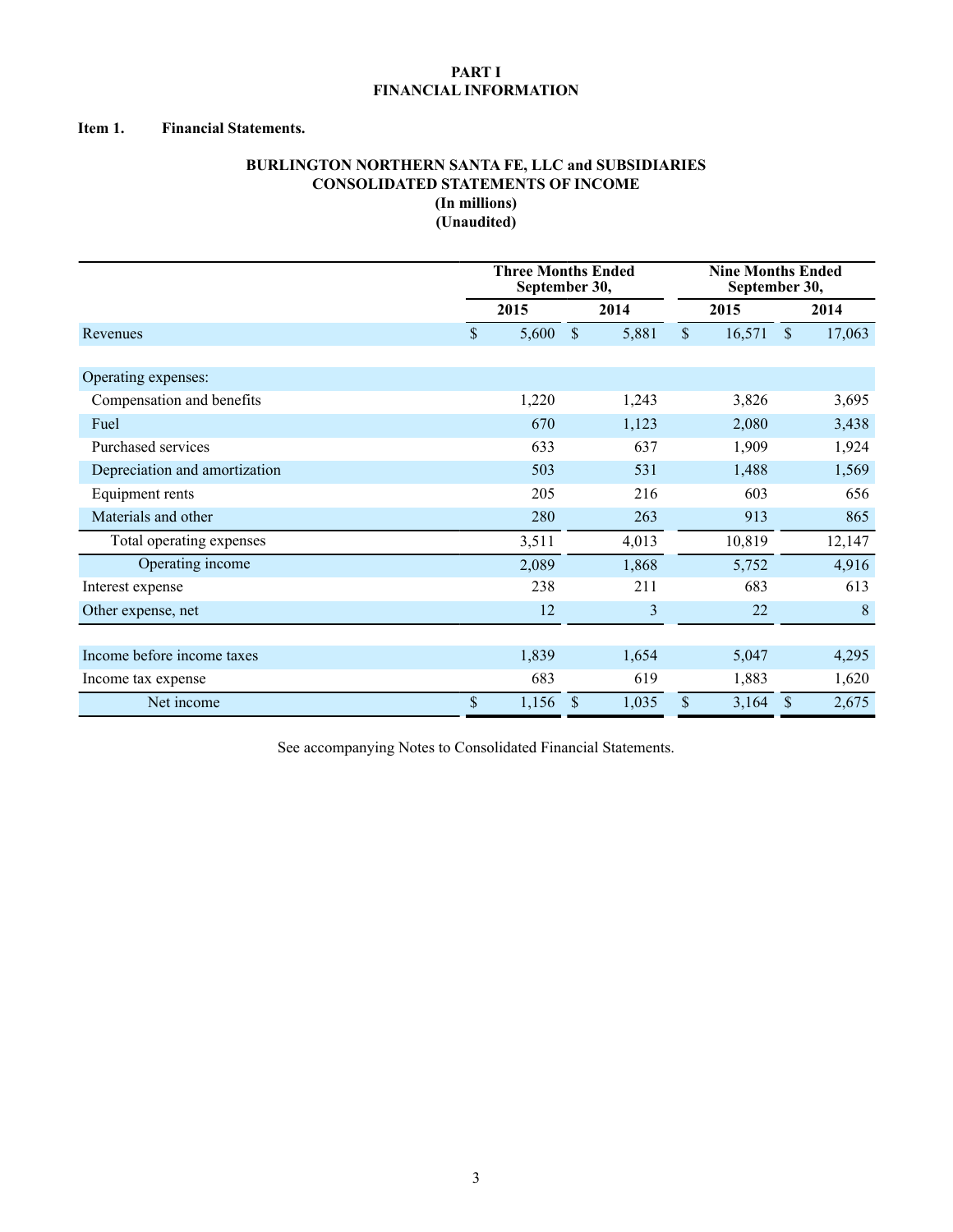# **BURLINGTON NORTHERN SANTA FE, LLC and SUBSIDIARIES CONSOLIDATED STATEMENTS OF COMPREHENSIVE INCOME (In millions) (Unaudited)**

|                                                                                                                                                            | <b>Three Months Ended</b><br>September 30, |       |  |       |   | <b>Nine Months Ended</b><br>September 30, |  |       |  |
|------------------------------------------------------------------------------------------------------------------------------------------------------------|--------------------------------------------|-------|--|-------|---|-------------------------------------------|--|-------|--|
|                                                                                                                                                            |                                            | 2015  |  | 2014  |   | 2015                                      |  | 2014  |  |
| Net income                                                                                                                                                 | S                                          | 1,156 |  | 1,035 | S | $3,164$ \$                                |  | 2,675 |  |
|                                                                                                                                                            |                                            |       |  |       |   |                                           |  |       |  |
| Other comprehensive income:                                                                                                                                |                                            |       |  |       |   |                                           |  |       |  |
| Change in Pension and Retiree Health and Welfare<br>benefits, net of tax benefit of \$0 million, \$0 million,<br>\$1 million and \$0 million, respectively |                                            |       |  | (1)   |   |                                           |  | (1)   |  |
| Change in accumulated other comprehensive<br>income of equity method investees                                                                             |                                            |       |  |       |   | (1)                                       |  |       |  |
| Other comprehensive (loss) income, net of tax                                                                                                              |                                            |       |  |       |   | (1                                        |  |       |  |
| Total comprehensive income                                                                                                                                 | \$                                         | 1.156 |  | 1.035 |   | 3,163                                     |  | 2,678 |  |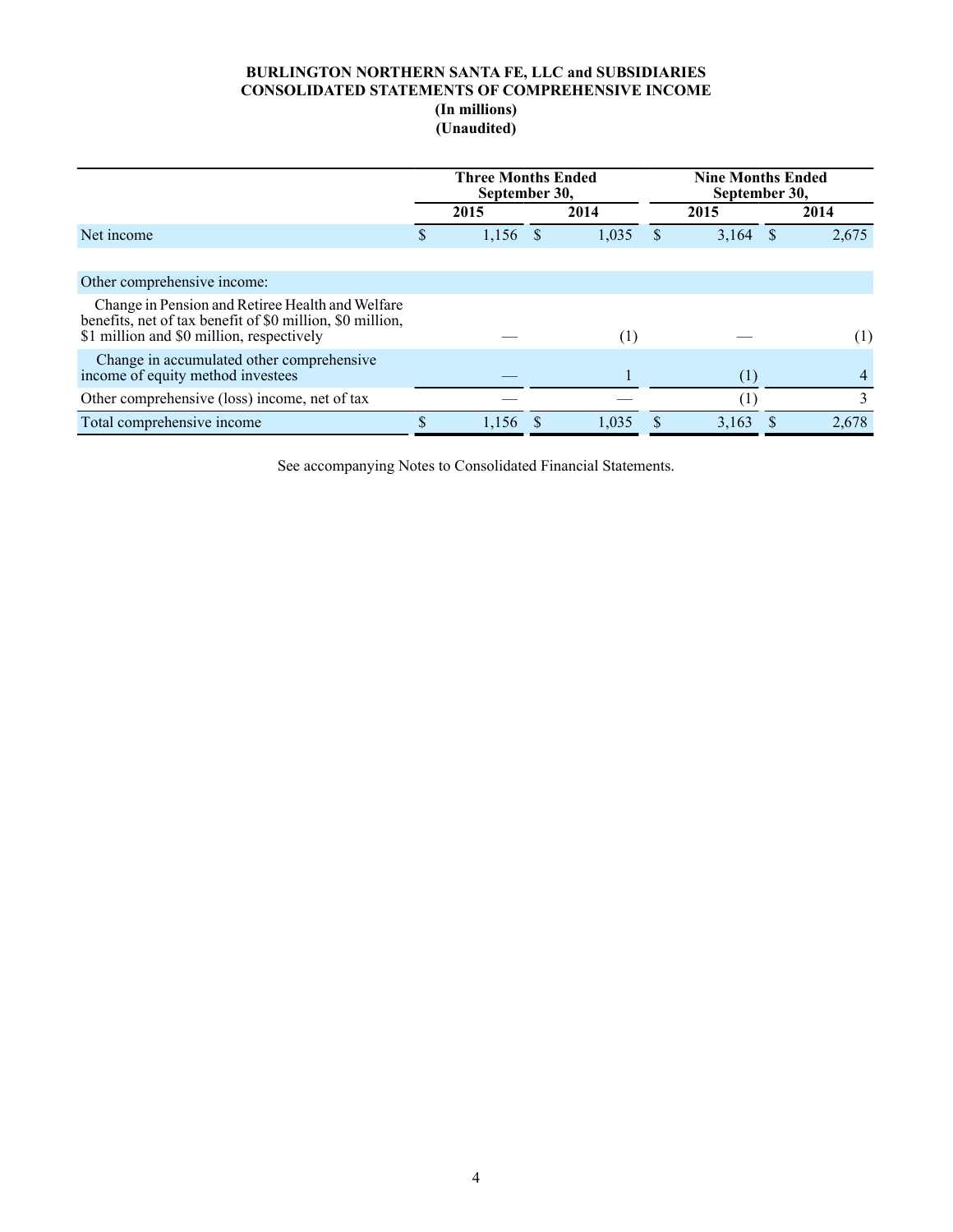# **BURLINGTON NORTHERN SANTA FE, LLC and SUBSIDIARIES CONSOLIDATED BALANCE SHEETS (In millions) (Unaudited)**

|                                                                                                 | September 30,<br>2015 |                           | December 31,<br>2014 |
|-------------------------------------------------------------------------------------------------|-----------------------|---------------------------|----------------------|
| <b>ASSETS</b>                                                                                   |                       |                           |                      |
| Current assets:                                                                                 |                       |                           |                      |
| Cash and cash equivalents                                                                       | \$<br>3,040           | $\mathbb{S}$              | 2,384                |
| Accounts receivable, net                                                                        | 1,400                 |                           | 1,386                |
| Materials and supplies                                                                          | 801                   |                           | 795                  |
| Current portion of deferred income taxes                                                        | 247                   |                           | 355                  |
| Other current assets                                                                            | 209                   |                           | 232                  |
| Total current assets                                                                            | 5,697                 |                           | 5,152                |
| Property and equipment, net of accumulated depreciation of \$4,610 and \$3,550,<br>respectively | 58,446                |                           | 55,806               |
| Goodwill                                                                                        | 14,831                |                           | 14,819               |
| Intangible assets, net                                                                          | 477                   |                           | 512                  |
| Other assets                                                                                    | 2,052                 |                           | 1,914                |
| Total assets                                                                                    | \$<br>81,503          | $\mathbb{S}$              | 78,203               |
| <b>LIABILITIES AND EQUITY</b>                                                                   |                       |                           |                      |
| Current liabilities:                                                                            |                       |                           |                      |
| Accounts payable and other current liabilities                                                  | \$<br>3,647           | \$                        | 3,435                |
| Long-term debt due within one year                                                              | 323                   |                           | 366                  |
| Total current liabilities                                                                       | 3,970                 |                           | 3,801                |
| Long-term debt                                                                                  | 21,559                |                           | 18,914               |
| Deferred income taxes                                                                           | 18,387                |                           | 18,001               |
| Intangible liabilities, net                                                                     | 694                   |                           | 782                  |
| Casualty and environmental liabilities                                                          | 632                   |                           | 639                  |
| Pension and retiree health and welfare liability                                                | 378                   |                           | 385                  |
| Other liabilities                                                                               | 986                   |                           | 947                  |
| <b>Total liabilities</b>                                                                        | 46,606                |                           | 43,469               |
| Commitments and contingencies (see Notes 6 and 7)                                               |                       |                           |                      |
| Equity:                                                                                         |                       |                           |                      |
| Member's equity                                                                                 | 34,900                |                           | 34,736               |
| Accumulated other comprehensive loss                                                            | (3)                   |                           | (2)                  |
| Total equity                                                                                    | 34,897                |                           | 34,734               |
| Total liabilities and equity                                                                    | \$<br>81,503          | $\boldsymbol{\mathsf{S}}$ | 78,203               |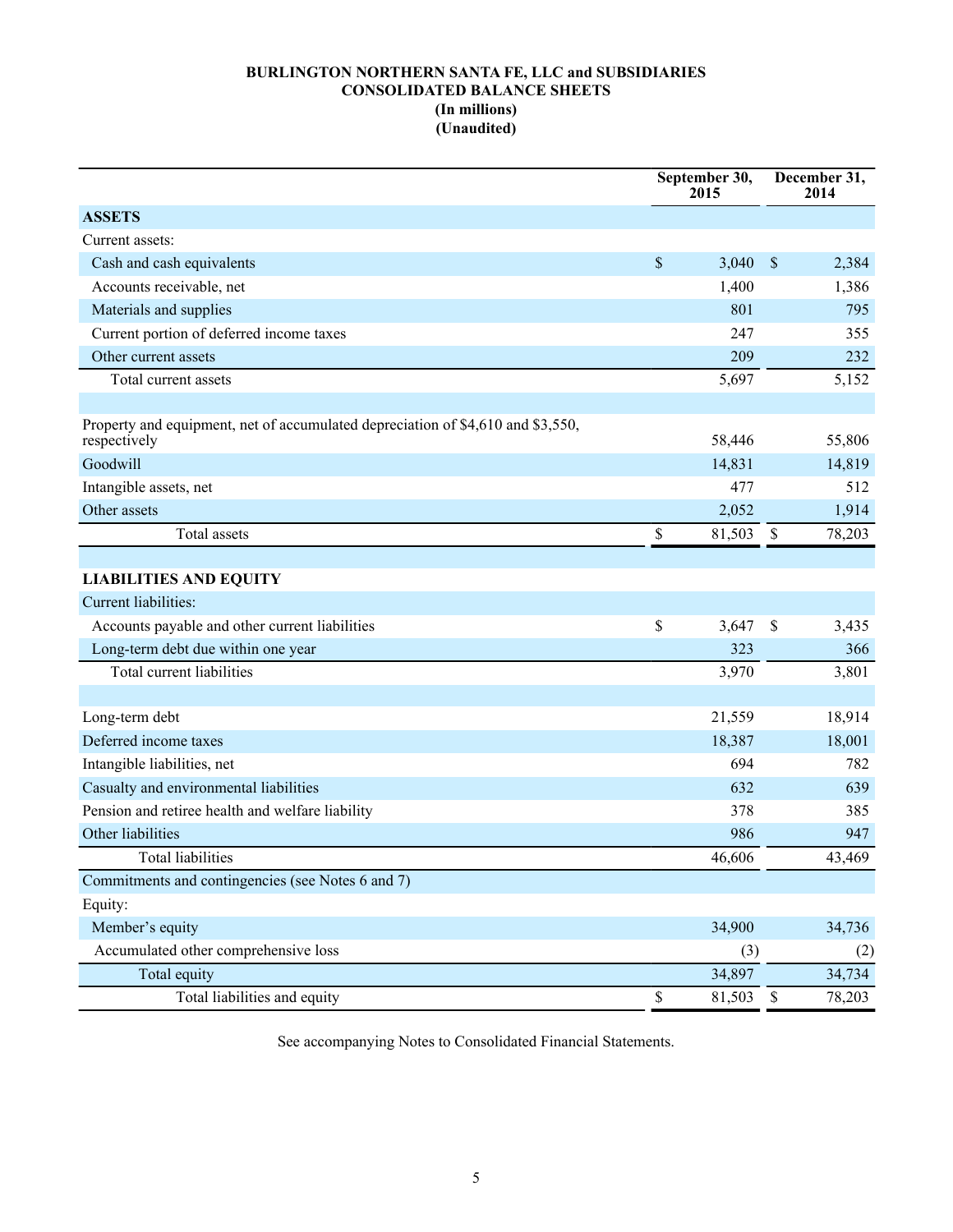# **BURLINGTON NORTHERN SANTA FE, LLC and SUBSIDIARIES CONSOLIDATED STATEMENTS OF CASH FLOWS (In millions) (Unaudited)**

| 2015<br>2014<br><b>OPERATING ACTIVITIES</b><br>Net income<br>\$<br>3,164<br><sup>\$</sup><br>2,675<br>Adjustments to reconcile net income to net cash provided by operating activities:<br>Depreciation and amortization<br>1,488<br>1,569<br>Deferred income taxes<br>491<br>262<br>Long-term casualty and environmental liabilities, net<br>(20)<br>(12)<br>Other, net<br>(36)<br>(294)<br>Changes in current assets and liabilities:<br>Accounts receivable, net<br>(7)<br>(73)<br>Materials and supplies<br>(11)<br>(6)<br>Other current assets<br>(76)<br>(83)<br>Accounts payable and other current liabilities<br>372<br>207<br>Net cash provided by operating activities<br>5,378<br>4,232<br><b>INVESTING ACTIVITIES</b><br>Capital expenditures excluding equipment<br>(3,214)<br>(2,612)<br>Acquisition of equipment<br>(1,043)<br>(877)<br>Purchases of investments<br>(149)<br>Proceeds from sales of investments<br>24<br>Partnership investment<br>(36)<br>Other, net<br>(101)<br>60<br>Net cash used for investing activities<br>(4,353)<br>(3,595)<br><b>FINANCING ACTIVITIES</b><br>Proceeds from issuance of long-term debt<br>3,000<br>3,000<br>Payments on long-term debt<br>(337)<br>(611)<br>Cash distributions<br>(3,000)<br>(2,750)<br>(32)<br>(31)<br>Other, net<br>Net cash used for financing activities<br>(369)<br>(392)<br>Increase in cash and cash equivalents<br>656<br>245<br>Cash and cash equivalents:<br>Beginning of period<br>2,384<br>2,225<br>End of period<br>$\mathbb{S}$<br>3,040<br>$\sqrt{S}$<br>2,470<br>SUPPLEMENTAL CASH FLOW INFORMATION<br>Interest paid, net of amounts capitalized<br>$\$$<br>733<br>$\boldsymbol{\mathsf{S}}$<br>675<br>Capital investments accrued but not yet paid<br>\$<br>304<br>329<br>$\boldsymbol{\mathsf{S}}$<br>Income taxes paid, net of refunds<br>\$<br>823<br>$\mathbb S$<br>1,301 |  | <b>Nine Months Ended</b><br>September 30, |  |
|------------------------------------------------------------------------------------------------------------------------------------------------------------------------------------------------------------------------------------------------------------------------------------------------------------------------------------------------------------------------------------------------------------------------------------------------------------------------------------------------------------------------------------------------------------------------------------------------------------------------------------------------------------------------------------------------------------------------------------------------------------------------------------------------------------------------------------------------------------------------------------------------------------------------------------------------------------------------------------------------------------------------------------------------------------------------------------------------------------------------------------------------------------------------------------------------------------------------------------------------------------------------------------------------------------------------------------------------------------------------------------------------------------------------------------------------------------------------------------------------------------------------------------------------------------------------------------------------------------------------------------------------------------------------------------------------------------------------------------------------------------------------------------------------------------------------------------------------------------------------|--|-------------------------------------------|--|
|                                                                                                                                                                                                                                                                                                                                                                                                                                                                                                                                                                                                                                                                                                                                                                                                                                                                                                                                                                                                                                                                                                                                                                                                                                                                                                                                                                                                                                                                                                                                                                                                                                                                                                                                                                                                                                                                        |  |                                           |  |
|                                                                                                                                                                                                                                                                                                                                                                                                                                                                                                                                                                                                                                                                                                                                                                                                                                                                                                                                                                                                                                                                                                                                                                                                                                                                                                                                                                                                                                                                                                                                                                                                                                                                                                                                                                                                                                                                        |  |                                           |  |
|                                                                                                                                                                                                                                                                                                                                                                                                                                                                                                                                                                                                                                                                                                                                                                                                                                                                                                                                                                                                                                                                                                                                                                                                                                                                                                                                                                                                                                                                                                                                                                                                                                                                                                                                                                                                                                                                        |  |                                           |  |
|                                                                                                                                                                                                                                                                                                                                                                                                                                                                                                                                                                                                                                                                                                                                                                                                                                                                                                                                                                                                                                                                                                                                                                                                                                                                                                                                                                                                                                                                                                                                                                                                                                                                                                                                                                                                                                                                        |  |                                           |  |
|                                                                                                                                                                                                                                                                                                                                                                                                                                                                                                                                                                                                                                                                                                                                                                                                                                                                                                                                                                                                                                                                                                                                                                                                                                                                                                                                                                                                                                                                                                                                                                                                                                                                                                                                                                                                                                                                        |  |                                           |  |
|                                                                                                                                                                                                                                                                                                                                                                                                                                                                                                                                                                                                                                                                                                                                                                                                                                                                                                                                                                                                                                                                                                                                                                                                                                                                                                                                                                                                                                                                                                                                                                                                                                                                                                                                                                                                                                                                        |  |                                           |  |
|                                                                                                                                                                                                                                                                                                                                                                                                                                                                                                                                                                                                                                                                                                                                                                                                                                                                                                                                                                                                                                                                                                                                                                                                                                                                                                                                                                                                                                                                                                                                                                                                                                                                                                                                                                                                                                                                        |  |                                           |  |
|                                                                                                                                                                                                                                                                                                                                                                                                                                                                                                                                                                                                                                                                                                                                                                                                                                                                                                                                                                                                                                                                                                                                                                                                                                                                                                                                                                                                                                                                                                                                                                                                                                                                                                                                                                                                                                                                        |  |                                           |  |
|                                                                                                                                                                                                                                                                                                                                                                                                                                                                                                                                                                                                                                                                                                                                                                                                                                                                                                                                                                                                                                                                                                                                                                                                                                                                                                                                                                                                                                                                                                                                                                                                                                                                                                                                                                                                                                                                        |  |                                           |  |
|                                                                                                                                                                                                                                                                                                                                                                                                                                                                                                                                                                                                                                                                                                                                                                                                                                                                                                                                                                                                                                                                                                                                                                                                                                                                                                                                                                                                                                                                                                                                                                                                                                                                                                                                                                                                                                                                        |  |                                           |  |
|                                                                                                                                                                                                                                                                                                                                                                                                                                                                                                                                                                                                                                                                                                                                                                                                                                                                                                                                                                                                                                                                                                                                                                                                                                                                                                                                                                                                                                                                                                                                                                                                                                                                                                                                                                                                                                                                        |  |                                           |  |
|                                                                                                                                                                                                                                                                                                                                                                                                                                                                                                                                                                                                                                                                                                                                                                                                                                                                                                                                                                                                                                                                                                                                                                                                                                                                                                                                                                                                                                                                                                                                                                                                                                                                                                                                                                                                                                                                        |  |                                           |  |
|                                                                                                                                                                                                                                                                                                                                                                                                                                                                                                                                                                                                                                                                                                                                                                                                                                                                                                                                                                                                                                                                                                                                                                                                                                                                                                                                                                                                                                                                                                                                                                                                                                                                                                                                                                                                                                                                        |  |                                           |  |
|                                                                                                                                                                                                                                                                                                                                                                                                                                                                                                                                                                                                                                                                                                                                                                                                                                                                                                                                                                                                                                                                                                                                                                                                                                                                                                                                                                                                                                                                                                                                                                                                                                                                                                                                                                                                                                                                        |  |                                           |  |
|                                                                                                                                                                                                                                                                                                                                                                                                                                                                                                                                                                                                                                                                                                                                                                                                                                                                                                                                                                                                                                                                                                                                                                                                                                                                                                                                                                                                                                                                                                                                                                                                                                                                                                                                                                                                                                                                        |  |                                           |  |
|                                                                                                                                                                                                                                                                                                                                                                                                                                                                                                                                                                                                                                                                                                                                                                                                                                                                                                                                                                                                                                                                                                                                                                                                                                                                                                                                                                                                                                                                                                                                                                                                                                                                                                                                                                                                                                                                        |  |                                           |  |
|                                                                                                                                                                                                                                                                                                                                                                                                                                                                                                                                                                                                                                                                                                                                                                                                                                                                                                                                                                                                                                                                                                                                                                                                                                                                                                                                                                                                                                                                                                                                                                                                                                                                                                                                                                                                                                                                        |  |                                           |  |
|                                                                                                                                                                                                                                                                                                                                                                                                                                                                                                                                                                                                                                                                                                                                                                                                                                                                                                                                                                                                                                                                                                                                                                                                                                                                                                                                                                                                                                                                                                                                                                                                                                                                                                                                                                                                                                                                        |  |                                           |  |
|                                                                                                                                                                                                                                                                                                                                                                                                                                                                                                                                                                                                                                                                                                                                                                                                                                                                                                                                                                                                                                                                                                                                                                                                                                                                                                                                                                                                                                                                                                                                                                                                                                                                                                                                                                                                                                                                        |  |                                           |  |
|                                                                                                                                                                                                                                                                                                                                                                                                                                                                                                                                                                                                                                                                                                                                                                                                                                                                                                                                                                                                                                                                                                                                                                                                                                                                                                                                                                                                                                                                                                                                                                                                                                                                                                                                                                                                                                                                        |  |                                           |  |
|                                                                                                                                                                                                                                                                                                                                                                                                                                                                                                                                                                                                                                                                                                                                                                                                                                                                                                                                                                                                                                                                                                                                                                                                                                                                                                                                                                                                                                                                                                                                                                                                                                                                                                                                                                                                                                                                        |  |                                           |  |
|                                                                                                                                                                                                                                                                                                                                                                                                                                                                                                                                                                                                                                                                                                                                                                                                                                                                                                                                                                                                                                                                                                                                                                                                                                                                                                                                                                                                                                                                                                                                                                                                                                                                                                                                                                                                                                                                        |  |                                           |  |
|                                                                                                                                                                                                                                                                                                                                                                                                                                                                                                                                                                                                                                                                                                                                                                                                                                                                                                                                                                                                                                                                                                                                                                                                                                                                                                                                                                                                                                                                                                                                                                                                                                                                                                                                                                                                                                                                        |  |                                           |  |
|                                                                                                                                                                                                                                                                                                                                                                                                                                                                                                                                                                                                                                                                                                                                                                                                                                                                                                                                                                                                                                                                                                                                                                                                                                                                                                                                                                                                                                                                                                                                                                                                                                                                                                                                                                                                                                                                        |  |                                           |  |
|                                                                                                                                                                                                                                                                                                                                                                                                                                                                                                                                                                                                                                                                                                                                                                                                                                                                                                                                                                                                                                                                                                                                                                                                                                                                                                                                                                                                                                                                                                                                                                                                                                                                                                                                                                                                                                                                        |  |                                           |  |
|                                                                                                                                                                                                                                                                                                                                                                                                                                                                                                                                                                                                                                                                                                                                                                                                                                                                                                                                                                                                                                                                                                                                                                                                                                                                                                                                                                                                                                                                                                                                                                                                                                                                                                                                                                                                                                                                        |  |                                           |  |
|                                                                                                                                                                                                                                                                                                                                                                                                                                                                                                                                                                                                                                                                                                                                                                                                                                                                                                                                                                                                                                                                                                                                                                                                                                                                                                                                                                                                                                                                                                                                                                                                                                                                                                                                                                                                                                                                        |  |                                           |  |
|                                                                                                                                                                                                                                                                                                                                                                                                                                                                                                                                                                                                                                                                                                                                                                                                                                                                                                                                                                                                                                                                                                                                                                                                                                                                                                                                                                                                                                                                                                                                                                                                                                                                                                                                                                                                                                                                        |  |                                           |  |
|                                                                                                                                                                                                                                                                                                                                                                                                                                                                                                                                                                                                                                                                                                                                                                                                                                                                                                                                                                                                                                                                                                                                                                                                                                                                                                                                                                                                                                                                                                                                                                                                                                                                                                                                                                                                                                                                        |  |                                           |  |
|                                                                                                                                                                                                                                                                                                                                                                                                                                                                                                                                                                                                                                                                                                                                                                                                                                                                                                                                                                                                                                                                                                                                                                                                                                                                                                                                                                                                                                                                                                                                                                                                                                                                                                                                                                                                                                                                        |  |                                           |  |
|                                                                                                                                                                                                                                                                                                                                                                                                                                                                                                                                                                                                                                                                                                                                                                                                                                                                                                                                                                                                                                                                                                                                                                                                                                                                                                                                                                                                                                                                                                                                                                                                                                                                                                                                                                                                                                                                        |  |                                           |  |
|                                                                                                                                                                                                                                                                                                                                                                                                                                                                                                                                                                                                                                                                                                                                                                                                                                                                                                                                                                                                                                                                                                                                                                                                                                                                                                                                                                                                                                                                                                                                                                                                                                                                                                                                                                                                                                                                        |  |                                           |  |
|                                                                                                                                                                                                                                                                                                                                                                                                                                                                                                                                                                                                                                                                                                                                                                                                                                                                                                                                                                                                                                                                                                                                                                                                                                                                                                                                                                                                                                                                                                                                                                                                                                                                                                                                                                                                                                                                        |  |                                           |  |
|                                                                                                                                                                                                                                                                                                                                                                                                                                                                                                                                                                                                                                                                                                                                                                                                                                                                                                                                                                                                                                                                                                                                                                                                                                                                                                                                                                                                                                                                                                                                                                                                                                                                                                                                                                                                                                                                        |  |                                           |  |
|                                                                                                                                                                                                                                                                                                                                                                                                                                                                                                                                                                                                                                                                                                                                                                                                                                                                                                                                                                                                                                                                                                                                                                                                                                                                                                                                                                                                                                                                                                                                                                                                                                                                                                                                                                                                                                                                        |  |                                           |  |
|                                                                                                                                                                                                                                                                                                                                                                                                                                                                                                                                                                                                                                                                                                                                                                                                                                                                                                                                                                                                                                                                                                                                                                                                                                                                                                                                                                                                                                                                                                                                                                                                                                                                                                                                                                                                                                                                        |  |                                           |  |
|                                                                                                                                                                                                                                                                                                                                                                                                                                                                                                                                                                                                                                                                                                                                                                                                                                                                                                                                                                                                                                                                                                                                                                                                                                                                                                                                                                                                                                                                                                                                                                                                                                                                                                                                                                                                                                                                        |  |                                           |  |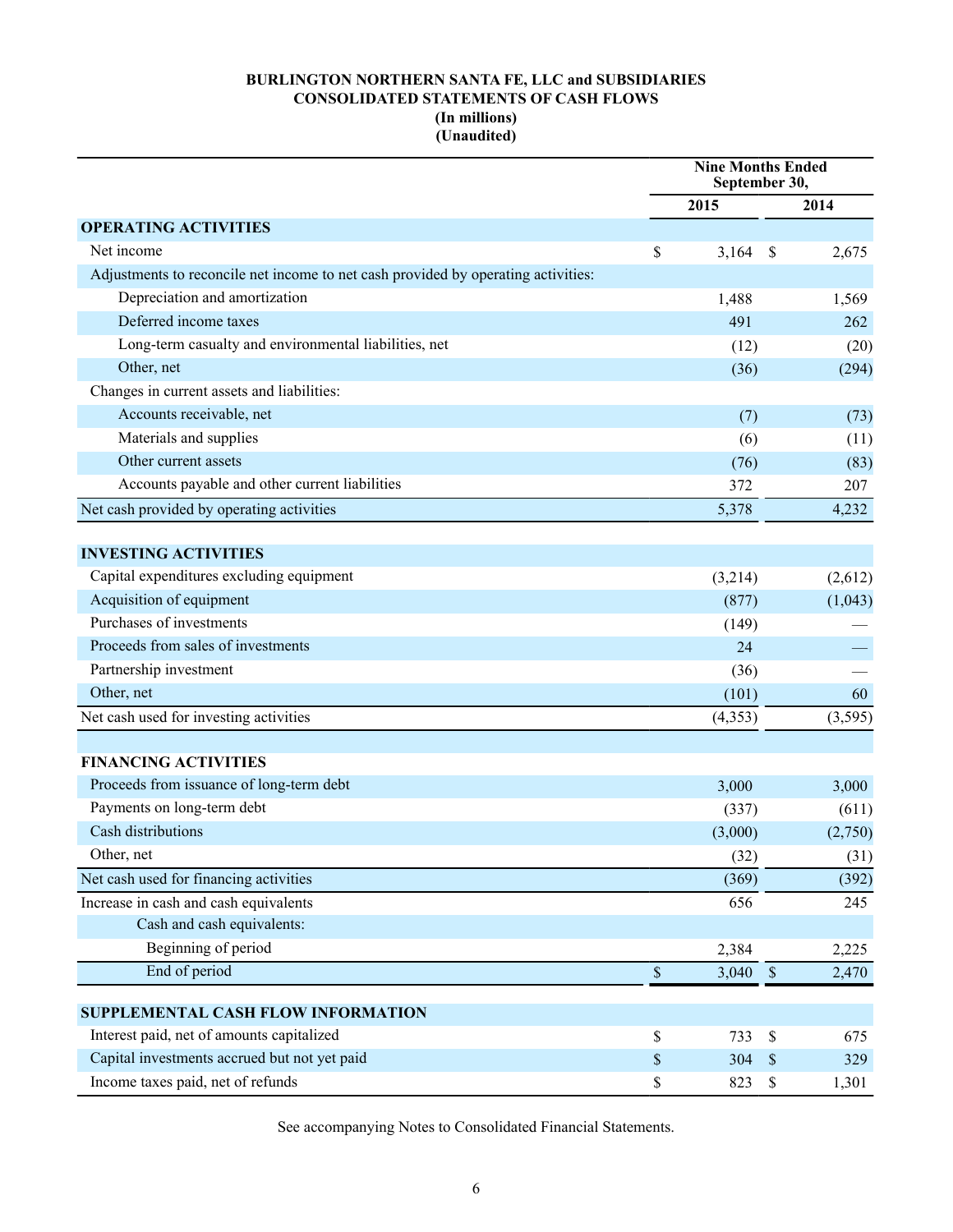# **BURLINGTON NORTHERN SANTA FE, LLC and SUBSIDIARIES CONSOLIDATED STATEMENTS OF CHANGES IN EQUITY (In millions) (Unaudited)**

|                                  |   | Member's<br>Equity | Accumulated<br><b>Other</b><br><b>Comprehensive</b><br>Loss |    | <b>Total</b><br><b>Equity</b> |
|----------------------------------|---|--------------------|-------------------------------------------------------------|----|-------------------------------|
| Balance at December 31, 2014     | S | 34,736 \$          | (2)                                                         | -S | 34,734                        |
| Cash distributions to Parent     |   | (3,000)            |                                                             |    | (3,000)                       |
| Comprehensive income, net of tax |   | 3,164              | $\left( 1\right)$                                           |    | 3,163                         |
| Balance at September 30, 2015    |   | 34,900             | (3)                                                         |    | 34,897                        |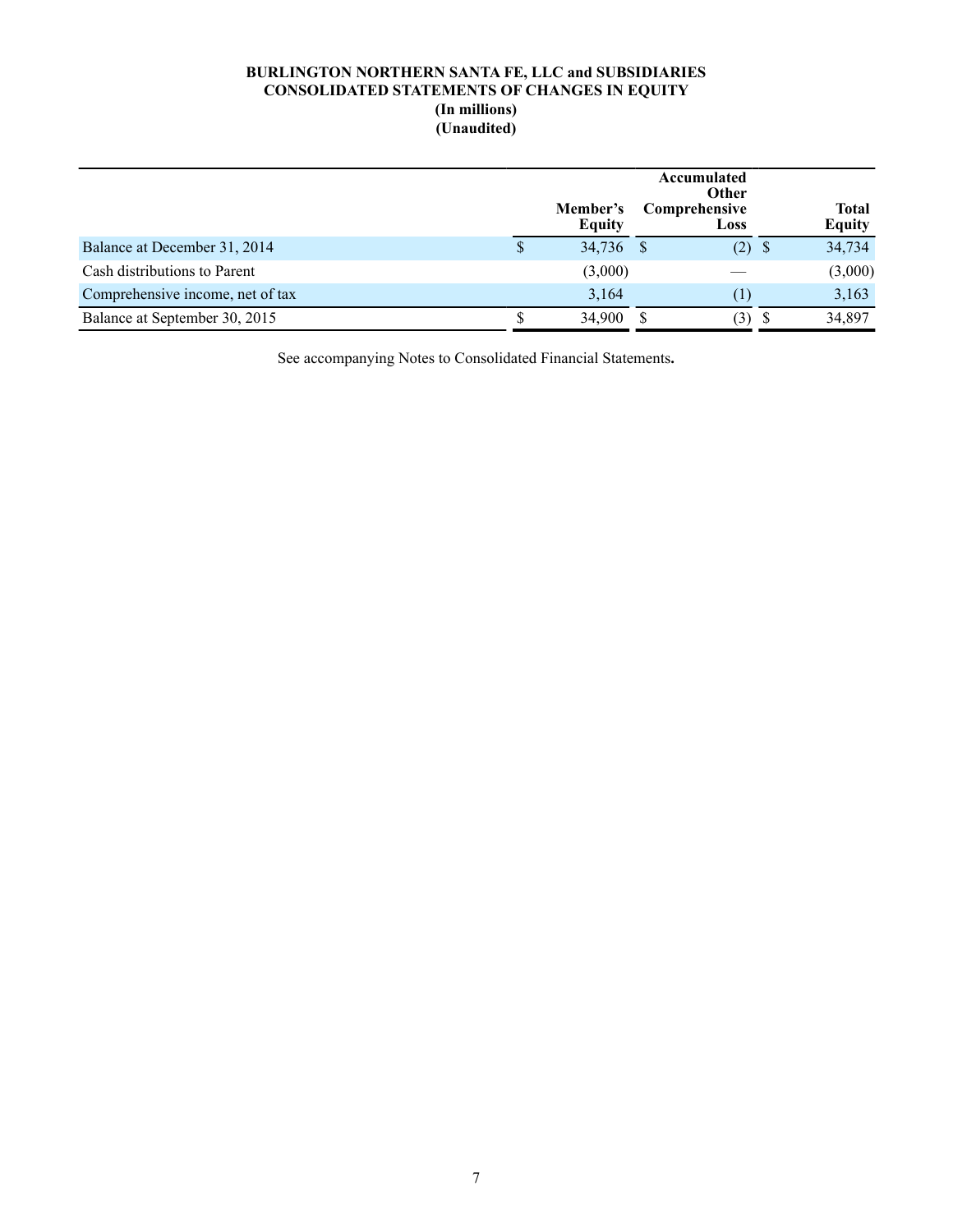# **NOTES TO CONSOLIDATED FINANCIAL STATEMENTS (Unaudited)**

#### **1. Accounting Policies and Interim Results**

The Consolidated Financial Statements should be read in conjunction with Burlington Northern Santa Fe, LLC's Annual Report on Form 10-K for the year ended December 31, 2014, including the financial statements and notes thereto. Burlington Northern Santa Fe, LLC (BNSF) is a holding company that conducts no operating activities and owns no significant assets other than through its interests in its subsidiaries. The Consolidated Financial Statements include the accounts of BNSF and its majorityowned subsidiaries, all of which are separate legal entities (collectively, the Company). BNSF's principal operating subsidiary is BNSF Railway Company (BNSF Railway). All intercompany accounts and transactions have been eliminated.

On February 12, 2010, Berkshire Hathaway Inc., a Delaware corporation (Berkshire), acquired 100% of the outstanding shares of Burlington Northern Santa Fe Corporation common stock that it did not already own. The acquisition was completed through the merger (Merger) of a Berkshire wholly-owned merger subsidiary and Burlington Northern Santa Fe Corporation with the surviving entity renamed Burlington Northern Santa Fe, LLC. Earnings per share data has not been presented because BNSF has not issued stock or membership interests to the public.

Subsequent to December 31, 2014, BNSF added a significant accounting policy for investments. Investments in fixed maturity securities and equity securities are classified at the acquisition date and the classification is re-evaluated at each balance sheet date. Trading securities are investments acquired with the intent to sell in the near term and are carried at fair value. All investments currently held are classified as trading securities and net unrealized gains or losses are recorded in income.

The results of operations for any interim period are not necessarily indicative of the results of operations to be expected for the entire year. In the opinion of management, the unaudited financial statements reflect all adjustments (consisting of only normal recurring adjustments, except as disclosed) necessary for a fair statement of BNSF's consolidated financial position as of September 30, 2015, and the results of operations for the three and nine months ended September 30, 2015 and 2014.

## **2. Accounts Receivable, Net**

Accounts receivable, net consists of freight and other receivables, reduced by an allowance for bill adjustments and uncollectible accounts, based upon expected collectibility. At September 30, 2015 and December 31, 2014, \$64 million and \$56 million, respectively, of such allowances had been recorded.

At September 30, 2015 and December 31, 2014, \$51 million and \$35 million, respectively, of accounts receivable were greater than 90 days old.

#### **3. Investments**

BNSF holds investments which are classified as trading securities and included in Other Assets on the balance sheet. The following table summarizes the fair value of investments held as of September 30, 2015 and December 31, 2014 (in millions):

|                   | <b>September 30, 2015</b> |    | December 31, 2014 |
|-------------------|---------------------------|----|-------------------|
| Debt securities   |                           | 59 |                   |
| Equity securities |                           | 60 |                   |
| Total             |                           | 19 |                   |

As of the year-ended December 31, 2014, all investments were primarily held in cash and cash equivalents.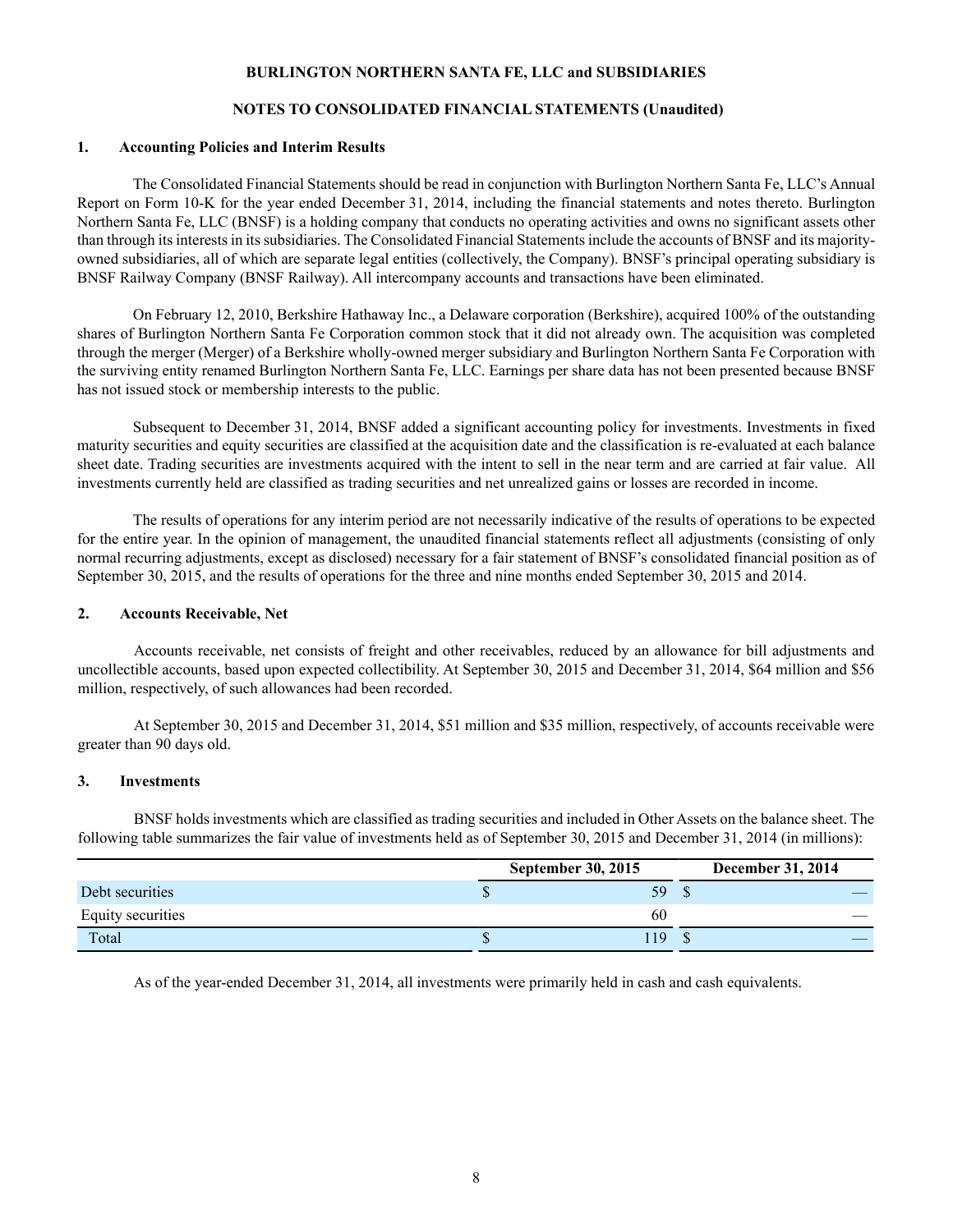The fair value measurements of BNSF's debt securities are based on Level 2 inputs and equity securities are based on Level 1 inputs, using a market approach. The following table presents gains and losses recognized in earnings for the Company (in millions):

|          | Three Months Ended September 30, |  | Nine Months Ended September 30, |      |  |      |  |
|----------|----------------------------------|--|---------------------------------|------|--|------|--|
|          | 2015                             |  | 2014                            | 2015 |  | 2014 |  |
| Gains    |                                  |  |                                 |      |  |      |  |
| Losses   | (6)                              |  |                                 | (8)  |  |      |  |
| Net Loss |                                  |  |                                 |      |  |      |  |

## **4. Goodwill and Other Intangible Assets and Liabilities**

In July 2015, BNSF Logistics, LLC, a wholly-owned, third-party logistics company, made an immaterial acquisition of a company, resulting in the recognition of \$12 million in goodwill. The acquisition valuation is in process and additional analysis of intangibles and other assets and liabilities may result in a change in the total amount of goodwill. At September 30, 2015 and December 31, 2014, the carrying value of goodwill was \$14,831 million and \$14,819 million, respectively.

Intangible assets and liabilities were as follows (in millions):

|                        | As of September 30, 2015 |                                 |                                                                |     |  | As of December 31, 2014 |                             |       |  |  |
|------------------------|--------------------------|---------------------------------|----------------------------------------------------------------|-----|--|-------------------------|-----------------------------|-------|--|--|
|                        |                          | <b>Gross Carrying</b><br>Amount | <b>Gross Carrying</b><br>Accumulated<br>Amortization<br>Amount |     |  |                         | Accumulated<br>Amortization |       |  |  |
| Intangible assets      |                          | 659                             |                                                                | 182 |  | 2,031                   |                             | 1,519 |  |  |
| Intangible liabilities |                          | .403                            |                                                                | 709 |  | 2,056                   |                             | 1.274 |  |  |

As of September 30, 2015, intangible assets primarily consisted of franchise and customer assets. At December 31, 2014, intangible assets also included internally developed software that became fully amortized in the first quarter of 2015. Intangible liabilities primarily consisted of customer and shortline contracts which were in an unfavorable position at the date of Merger.

Amortizable intangible assets and liabilities are amortized based on the estimated pattern in which the economic benefits are expected to be consumed or on a straight-line basis over their estimated economic lives.

Amortization of intangible assets and liabilities was as follows (in millions):

|                                        | Nine Months Ended September 30, |  |      |  |  |  |  |  |
|----------------------------------------|---------------------------------|--|------|--|--|--|--|--|
|                                        | 2015                            |  | 2014 |  |  |  |  |  |
| Amortization of intangible assets      | 48                              |  |      |  |  |  |  |  |
| Amortization of intangible liabilities | 88 S                            |  | 134  |  |  |  |  |  |

Amortization of intangible assets and liabilities for the next five years is expected to approximate the following (in millions):

|                   |   | <b>Amortization of</b><br>intangible assets |               | <b>Amortization of</b><br>intangible liabilities |
|-------------------|---|---------------------------------------------|---------------|--------------------------------------------------|
| Remainder of 2015 | S | 10                                          | <sup>\$</sup> |                                                  |
| 2016              |   | 39                                          | S.            | 101                                              |
| 2017              |   | 36                                          | - \$          | 96                                               |
| 2018              | S | 33                                          | \$.           | 90                                               |
| 2019              |   |                                             |               |                                                  |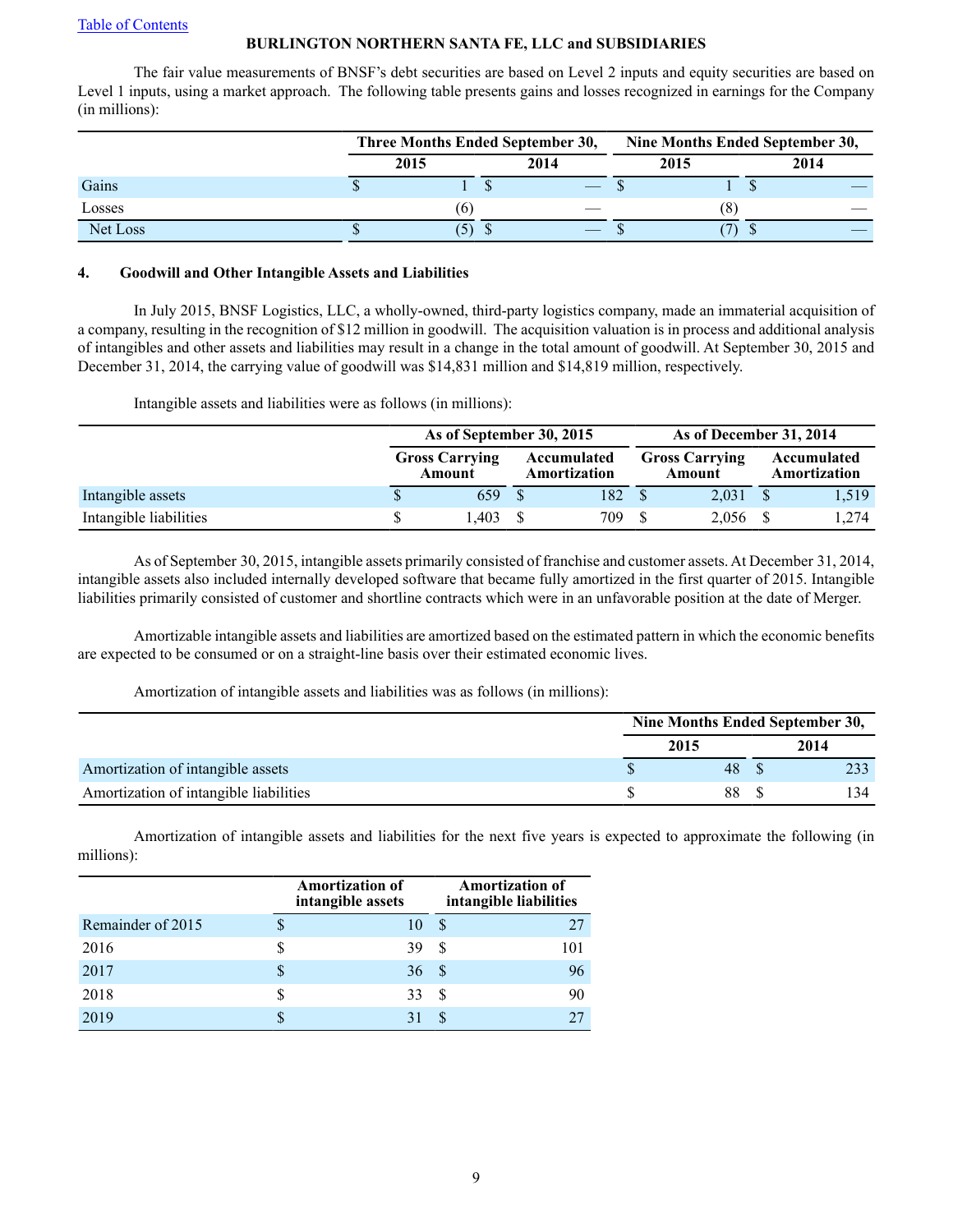# **NOTES TO CONSOLIDATED FINANCIAL STATEMENTS (Unaudited) - (Continued)**

## **5. Other Assets**

In July 2010, the Company entered into a low-income housing partnership (the Partnership) as the limited partner, holding a 99.9% interest in the Partnership. The Partnership is a variable interest entity (VIE), with the purpose of developing and operating low-income housing rental properties. Recovery of the Company's investment is accomplished through the utilization of lowincome housing tax credits and the tax benefits of Partnership losses. The general partner, who holds a 0.1% interest in the Partnership, is an unrelated third party and is responsible for controlling and managing the business and financial operation of the Partnership. As the Company does not have the power to direct the activities that most significantly impact the Partnership's economic performance, the Company is not the primary beneficiary and therefore, does not consolidate the Partnership. As of September 30, 2015 and December 31, 2014, the assets of the unconsolidated Partnership totaled approximately \$325 million and \$355 million, respectively. The Company does not provide financial support to the Partnership that it was not previously contractually obligated to provide.

The Company has accounted for its investment in the Partnership using the effective yield method. The risk of loss of the Company's investment in the Partnership is considered low as an affiliate of the general partner has provided certain guarantees of tax credits and minimum annual returns. For the nine months ended September 30, 2015 and 2014, the Company recognized a reduction to income tax expense of \$27 million and \$28 million, respectively. The Company's maximum exposure to loss related to the Partnership is the unamortized investment balance. The following table provides information related to this Partnership (in millions):

|                                                           | <b>September 30, 2015</b> | <b>December 31, 2014</b> |
|-----------------------------------------------------------|---------------------------|--------------------------|
| Unamortized investment balance classified as Other Assets | 282                       |                          |
| Remaining commitment classified as Other Liabilities      | $ \mathbf{5}$             | 18                       |
| Maximum exposure to loss                                  | 282 \$                    | 314                      |

#### **6. Debt**

#### **Notes and Debentures**

In April 2015, the Board of Managers (the Board) of the Company authorized an additional \$3 billion of debt securities that may be issued pursuant to the debt shelf registration statement filed with the Securities and Exchange Commission (SEC). As of September 30, 2015, \$2.25 billion remained authorized by the Board to be issued through the SEC debt shelf offering process.

In August 2015, BNSF issued \$350 million of 3.650 percent debentures due September 1, 2025 and \$650 million of 4.700 percent debentures due September 1, 2045. The net proceeds from the sale of the debentures will be used for general corporate purposes, which may include but are not limited to working capital, capital expenditures, repayment of outstanding indebtedness and distributions.

In March 2015, BNSF issued \$500 million of 3.000 percent debentures due April 1, 2025 and \$1 billion of 4.150 percent debentures due April 1, 2045. The net proceeds from the sale of the debentures were used for general corporate purposes, which may include but are not limited to working capital, capital expenditures, repayment of outstanding indebtedness and distributions.

The Company is required to maintain certain financial covenants in conjunction with \$500 million of certain issued and outstanding junior subordinated notes. As of September 30, 2015, the Company was in compliance with these covenants. In the event of non-compliance, the Company would be required to pay any accrued and unpaid interest.

# **Equipment Obligation**

In June 2015, BNSF Railway entered into a 13-year equipment obligation totaling \$500 million at 3.442 percent.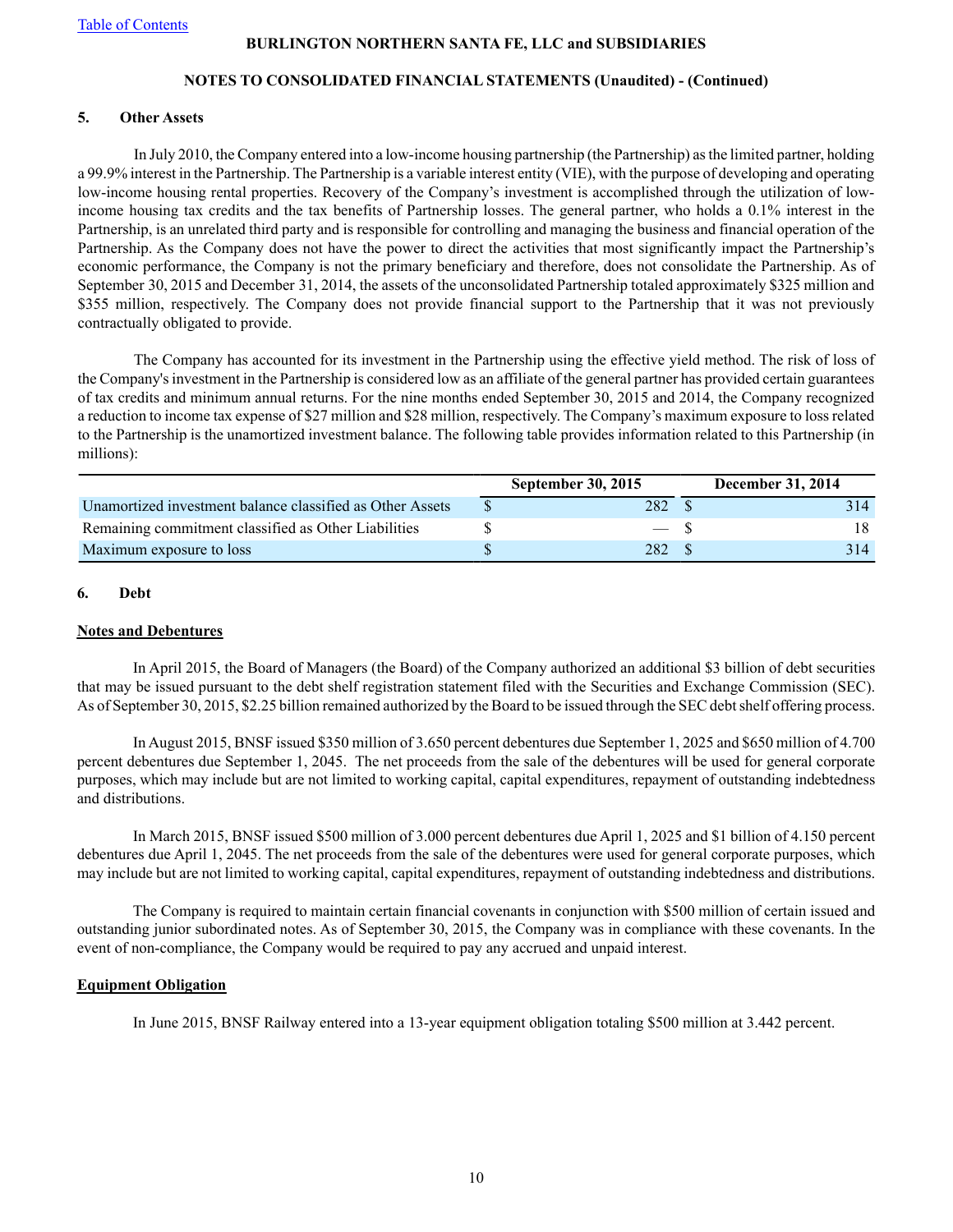## **NOTES TO CONSOLIDATED FINANCIAL STATEMENTS (Unaudited) - (Continued)**

#### **Fair Value of Debt Instruments**

At September 30, 2015 and December 31, 2014, the fair value of BNSF's debt, excluding capital leases and unamortized gains on interest rate swaps, was \$22,275 million and \$20,543 million, respectively, while the book value, which also excludes capital leases and the associated unamortized fair value adjustment under acquisition method accounting related to capital leases and unamortized gains on interest rate swaps, was \$21,151 million and \$18,471 million, respectively. The fair value of BNSF's debt is primarily based on market value price models using observable market-based data for the same or similar issues, or on the estimated rates that would be offered to BNSF for debt of the same remaining maturities (Level 2 inputs).

#### **Guarantees**

As of September 30, 2015, BNSF has not been called upon to perform under the guarantees specifically disclosed in this footnote and does not anticipate a significant performance risk in the foreseeable future.

Debt and other obligations of non-consolidated entities guaranteed by the Company as of September 30, 2015, were as follows (dollars in millions):

| <b>Guarantees</b>                       |                                        |                                          |                                                    |                                                   |                                              |                                   |
|-----------------------------------------|----------------------------------------|------------------------------------------|----------------------------------------------------|---------------------------------------------------|----------------------------------------------|-----------------------------------|
|                                         | <b>BNSF</b><br>Ownership<br>Percentage | <b>Principal</b><br>Amount<br>Guaranteed | <b>Maximum</b><br><b>Future</b><br><b>Payments</b> | <b>Maximum</b><br>Recourse<br>Amount <sup>a</sup> | Remaining<br><b>Term</b><br>(in years)       | Capitalized<br><b>Obligations</b> |
| Kinder Morgan Energy Partners,<br>L.P.  | $0.5\%$ \$                             | 190S                                     | 190                                                |                                                   | Termination<br><sup>ot</sup><br>Ownership \$ | 2 <sup>b</sup>                    |
| Chevron Phillips Chemical<br>Company LP | $-$ %                                  | N/A <sup>d</sup>                         | N/A <sup>d</sup>                                   | N/A <sup>d</sup>                                  |                                              | $2^{\circ}$<br>2 S                |

<sup>a</sup> Reflects the maximum amount the Company could recover from a third party other than the counterparty.

<sup>b</sup>Reflects capitalized obligations that are recorded on the Company's Consolidated Balance Sheet.

Reflects the asset and corresponding liability for the fair value of these guarantees required by authoritative accounting guidance related to guarantees.

There is no cap to the liability that can be sought from BNSF for BNSF's negligence or the negligence of the indemnified party. However, BNSF could receive reimbursement from certain insurance policies if the liability exceeds a certain amount.

#### *Kinder Morgan Energy Partners, L.P.*

Santa Fe Pacific Pipelines, Inc., an indirect, wholly-owned subsidiary of BNSF, has a guarantee in connection with its remaining special limited partnership interest in Santa Fe Pacific Pipeline Partners, L.P. (SFPP), a subsidiary of Kinder Morgan Energy Partners, L.P., to be paid only upon default by the partnership. All obligations with respect to the guarantee will cease upon termination of ownership rights, which would occur upon a put notice issued by BNSF or the exercise of the call rights by the general partners of SFPP.

# *Chevron Phillips Chemical Company LP*

In 2007, BNSF entered into an indemnity agreement with Chevron Phillips Chemical Company LP (Chevron Phillips), granting certain rights of indemnity from BNSF, in order to facilitate access to a new storage facility. Under certain circumstances, payment under this obligation may be required in the event Chevron Phillips were to incur certain liabilities or other incremental costs resulting from trackage access.

#### *Indemnities*

In the ordinary course of business, BNSF enters into agreements with third parties that include indemnification clauses. The Company believes that these clauses are generally customary for the types of agreements in which they are included. At times, these clauses may involve indemnification for the acts of the Company, its employees and agents, indemnification for another party's acts, indemnification for future events, indemnification based upon a certain standard of performance, indemnification for liabilities arising out of the Company's use of leased equipment or other property, or other types of indemnification. Despite the uncertainty whether events which would trigger the indemnification obligations would ever occur, the Company does not believe that these indemnity agreements will have a material adverse effect on the Company's results of operations, financial position or liquidity. Additionally, the Company believes that, due to lack of historical payment experience, the fair value of indemnities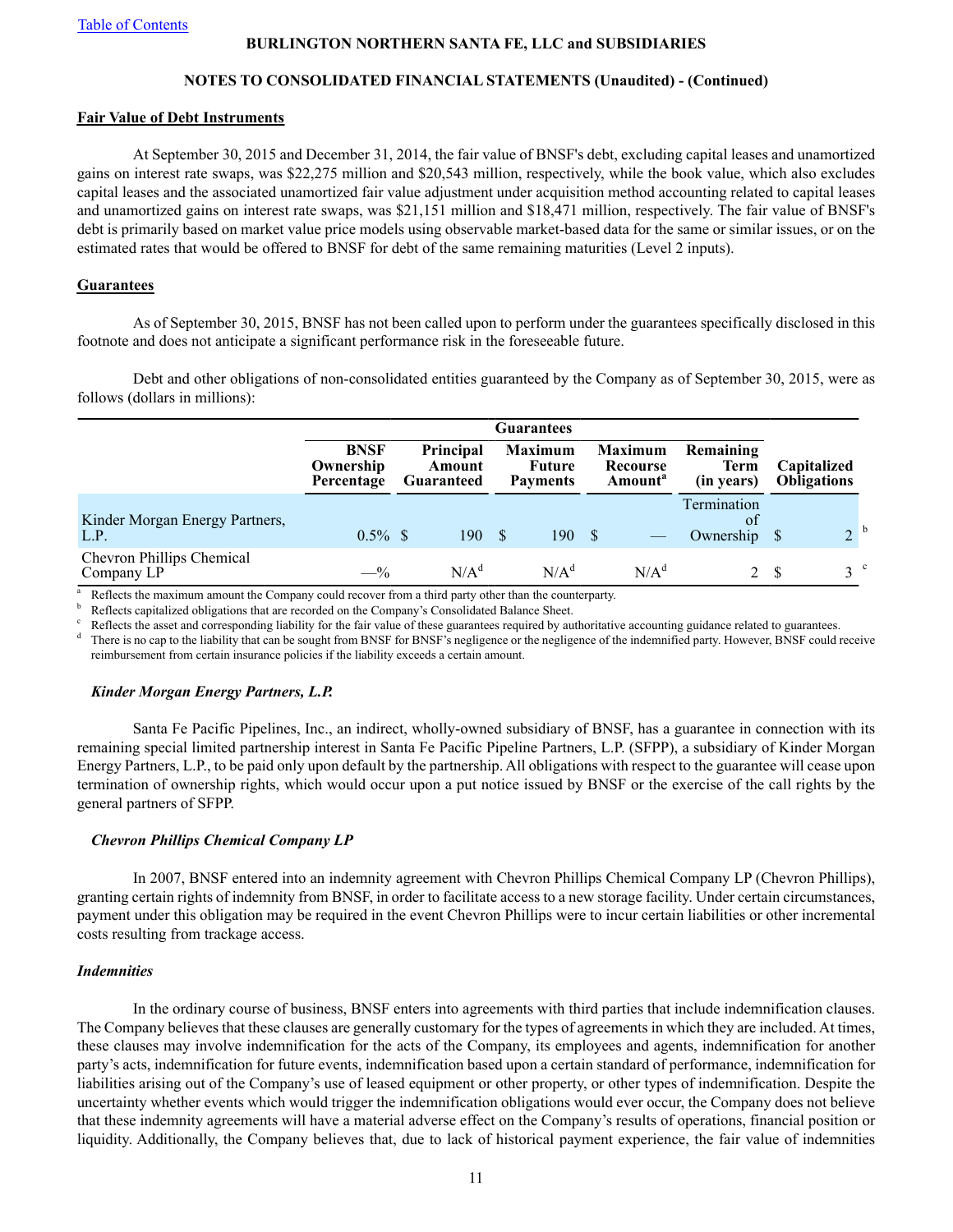## **NOTES TO CONSOLIDATED FINANCIAL STATEMENTS (Unaudited) - (Continued)**

cannot be estimated with any amount of certainty and that the fair value of any such amount would be immaterial to the Consolidated Financial Statements. Agreements that reflect unique circumstances, particularly agreements that contain guarantees that indemnify for another party's acts, are disclosed separately, if appropriate. Unless separately disclosed above, no fair value liability related to indemnities has been recorded in the Consolidated Financial Statements.

#### **Variable Interest Entities - Leases**

BNSF Railway has entered into various equipment lease transactions in which the structure of the lease contains VIEs. These VIEs were created solely for the lease transactions and have no other activities, assets or liabilities outside of the lease transactions. In some of the arrangements, BNSF Railway has the option to purchase some or all of the equipment at a fixed price, thereby creating variable interests for BNSF Railway in the VIEs. The future minimum lease payments associated with the VIE leases were approximately \$3 billion as of September 30, 2015.

In the event the leased equipment is destroyed, BNSF Railway is obligated to either replace the equipment or pay a fixed loss amount. The inclusion of the fixed loss amount is a standard clause within equipment lease arrangements. Historically, BNSF Railway has not incurred significant losses related to this clause. As such, it is not anticipated that the maximum exposure to loss would materially differ from the future minimum lease payments.

BNSF Railway does not provide financial support to the VIEs that it was not previously contractually obligated to provide.

BNSF Railway maintains and operates the equipment based on contractual obligations within the lease arrangements, which set specific guidelines consistent within the industry. As such, BNSF Railway has no control over activities that could materially impact the fair value of the leased equipment. BNSF Railway does not hold the power to direct the activities of the VIEs and therefore does not control the ongoing activities that have a significant impact on the economic performance of the VIEs. Additionally, BNSF Railway does not have the obligation to absorb losses of the VIEs or the right to receive benefits of the VIEs that could potentially be significant to the VIEs. Depending on market conditions, the fixed-price purchase options could potentially provide benefit to the Company; however, any benefits potentially received from a fixed-price purchase option are expected to be minimal. Based on these factors, BNSF Railway is not the primary beneficiary of the VIEs. As BNSF Railway is not the primary beneficiary and the VIE leases are classified as operating leases, there are no assets or liabilities related to the VIEs recorded in the Company's Consolidated Balance Sheet.

#### **7. Commitments and Contingencies**

#### **Personal Injury**

Personal injury claims, including asbestos claims and employee work-related injuries and third-party injuries (collectively, other personal injury), are a significant expense for the railroad industry. Personal injury claims by BNSF Railway employees are subject to the provisions of the Federal Employers' Liability Act (FELA) rather than state workers' compensation laws. FELA's system of requiring the finding of fault, coupled with unscheduled awards and reliance on the jury system, contributed to increased expenses in past years. Other proceedings include claims by non-employees for punitive as well as compensatory damages. A few proceedings purport to be class actions. The variability present in settling these claims, including non-employee personal injury and matters in which punitive damages are alleged, could result in increased expenses in future years. BNSF has implemented a number of safety programs designed to reduce the number of personal injuries as well as the associated claims and personal injury expense.

BNSF records an undiscounted liability for personal injury claims when the expected loss is both probable and reasonably estimable. The liability and ultimate expense projections are estimated using standard actuarial methodologies. Liabilities recorded for unasserted personal injury claims are based on information currently available. Due to the inherent uncertainty involved in projecting future events such as the number of claims filed each year, developments in judicial and legislative standards and the average costs to settle projected claims, actual costs may differ from amounts recorded. Expense accruals and any required adjustments are classified as materials and other in the Consolidated Statements of Income.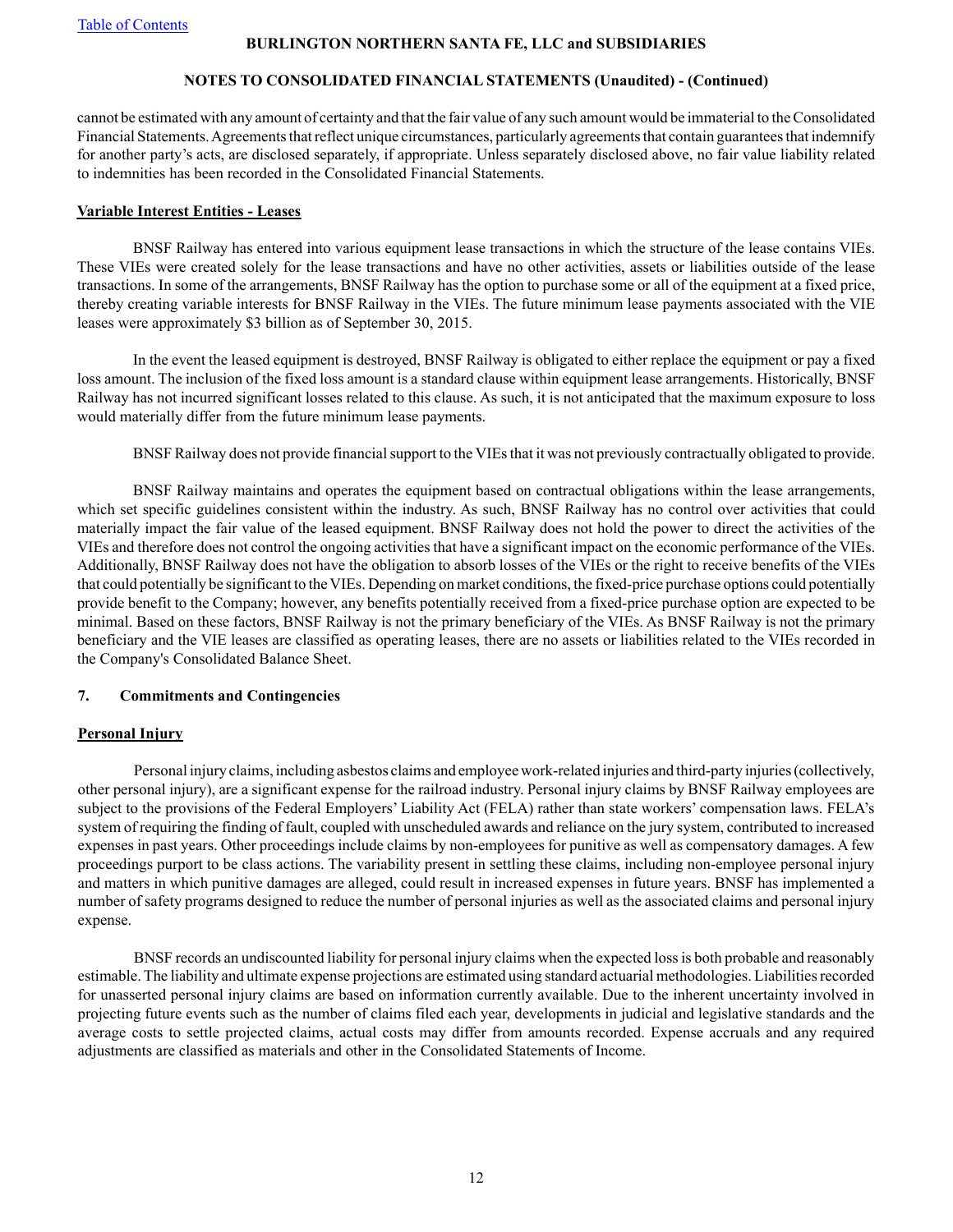## **NOTES TO CONSOLIDATED FINANCIAL STATEMENTS (Unaudited) - (Continued)**

#### *Asbestos*

The Company is party to a number of personal injury claims by employees and non-employees who may have been exposed to asbestos. The heaviest exposure for certain BNSF employees was due to work conducted in and around the use of steam locomotive engines that were phased out between the years of 1950 and 1967. However, other types of exposures, including exposure from locomotive component parts and building materials, continued after 1967 until they were substantially eliminated at BNSF by 1985.

BNSF assesses its unasserted asbestos liability exposure on an annual basis during the third quarter. BNSF determines its asbestos liability by estimating its exposed population, the number of claims likely to be filed, the number of claims that will likely require payment and the estimated cost per claim. Estimated filing and dismissal rates and average cost per claim are determined utilizing recent claim data and trends.

During the third quarters of 2015 and 2014, the Company analyzed recent filing and payment trends to ensure the assumptions used by BNSF to estimate its future asbestos liability were reasonable. In the third quarter of 2015, management recorded an increase in expense of \$5 million. In the third quarter of 2014, management recorded a decrease in expense of \$2 million. The Company plans to update its study again in the third quarter of 2016.

Throughout the year, BNSF monitors actual experience against the number of forecasted claims and expected claim payments and will record adjustments to the Company's estimates as necessary.

Based on BNSF's estimate of the potentially exposed employees and related mortality assumptions, it is anticipated that unasserted asbestos claims will continue to be filed through the year 2050. The Company recorded an amount for the full estimated filing period through 2050 because it had a relatively finite exposed population (former and current employees hired prior to 1985), which it was able to identify and reasonably estimate and about which it had obtained reliable demographic data (including age, hire date and occupation) derived from industry or BNSF specific data that was the basis for the study. BNSF projects that approximately 65, 80 and 95 percent of the future unasserted asbestos claims will be filed within the next 10, 15 and 25 years, respectively.

#### *Other Personal Injury*

BNSF estimates its other personal injury liability claims and expense quarterly based on the covered population, activity levels and trends in frequency and the costs of covered injuries. Estimates include unasserted claims except for certain repetitive stress and other occupational trauma claims that allegedly result from prolonged repeated events or exposure. Such claims are estimated on an as-reported basis because the Company cannot estimate the range of reasonably possible loss due to other nonwork related contributing causes of such injuries and the fact that continued exposure is required for the potential injury to manifest itself as a claim. BNSF has not experienced any significant adverse trends related to these types of claims in recent years.

BNSF monitors quarterly actual experience against the number of forecasted claims to be received, the forecasted number of claims closing with payment and expected claim payments. Adjustments to the Company's estimates are recorded quarterly as necessary or more frequently as new events or revised estimates develop.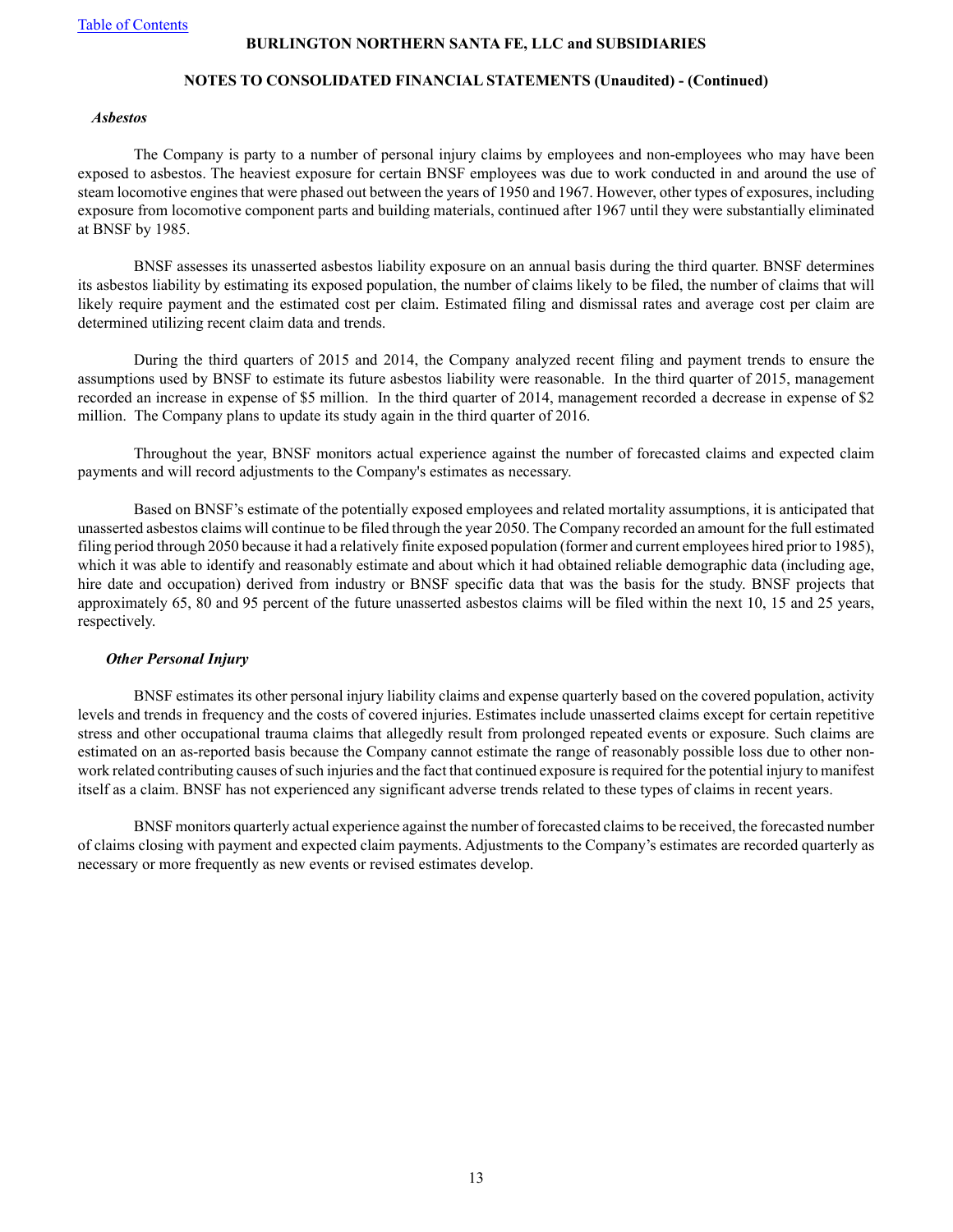# **NOTES TO CONSOLIDATED FINANCIAL STATEMENTS (Unaudited) - (Continued)**

The following tables summarize the activity in the Company's accrued obligations for asbestos and other personal injury matters (in millions):

|                   | Three Months Ended September 30, |  |      |  |  |
|-------------------|----------------------------------|--|------|--|--|
|                   | 2015                             |  | 2014 |  |  |
| Beginning balance | 374                              |  | 385  |  |  |
| Accruals          | 30                               |  | 17   |  |  |
| Payments          | (16)                             |  | (14) |  |  |
| Ending balance    | 388                              |  | 388  |  |  |

|                   | Nine Months Ended September 30, |  |      |  |  |
|-------------------|---------------------------------|--|------|--|--|
|                   | 2015                            |  | 2014 |  |  |
| Beginning balance | 375                             |  | 387  |  |  |
| Accruals          | 67                              |  | 53   |  |  |
| Payments          | (54)                            |  | (52) |  |  |
| Ending balance    | 388                             |  | 388  |  |  |

At September 30, 2015, \$80 million was included in current liabilities. Defense and processing costs, which are recorded on an as-reported basis, were not included in the recorded liability. The Company is primarily self-insured for personal injury claims.

Because of the uncertainty surrounding the ultimate outcome of personal injury claims, it is reasonably possible that future costs to settle personal injury claims may range from approximately \$345 million to \$455 million. However, BNSF believes that the \$388 million recorded at September 30, 2015 is the best estimate of the Company's future obligation for the settlement of personal injury claims.

The amounts recorded by BNSF for personal injury liabilities were based upon currently known facts. Future events, such as the number of new claims to be filed each year, the average cost of disposing of claims, as well as the numerous uncertainties surrounding personal injury litigation in the United States, could cause the actual costs to be higher or lower than projected.

Although the final outcome of personal injury matters cannot be predicted with certainty, considering among other things the meritorious legal defenses available and liabilities that have been recorded, it is the opinion of BNSF that none of these items, when finally resolved, will have a material adverse effect on the Company's financial position or liquidity. However, the occurrence of a number of these items in the same period could have a material adverse effect on the results of operations in a particular quarter or fiscal year.

# *BNSF Insurance Company*

The Company has a consolidated, wholly-owned subsidiary, Burlington Northern Santa Fe Insurance Company, Ltd. (BNSF IC), that provides insurance coverage for certain risks, FELAclaims, railroad protective and force account insurance claims and certain excess general liability and property coverage, and certain other claims which are subject to reinsurance. BNSF IC has entered into annual reinsurance treaty agreements with several other companies. The treaty agreements insure workers compensation, general liability, auto liability and FELA risk. In accordance with the agreements, BNSF IC cedes a portion of its FELA exposure through the treaty and assumes a proportionate share of the entire risk. Each year BNSF IC reviews the objectives and performance of the treaty to determine its continued participation in the treaty. The treaty agreements provide for certain protections against the risk of treaty participants'non-performance. On an ongoing basis, BNSF and/or the treaty manager reviews the creditworthiness of each of the participants. BNSF does not believe its exposure to treaty participants' non-performance is material at this time. BNSF IC typically invests in time deposits and money market accounts. At September 30, 2015, there was approximately \$390 million related to these third-party investments, which were classified as cash and cash equivalents on the Company's Consolidated Balance Sheet, as compared with approximately \$485 million at December 31, 2014.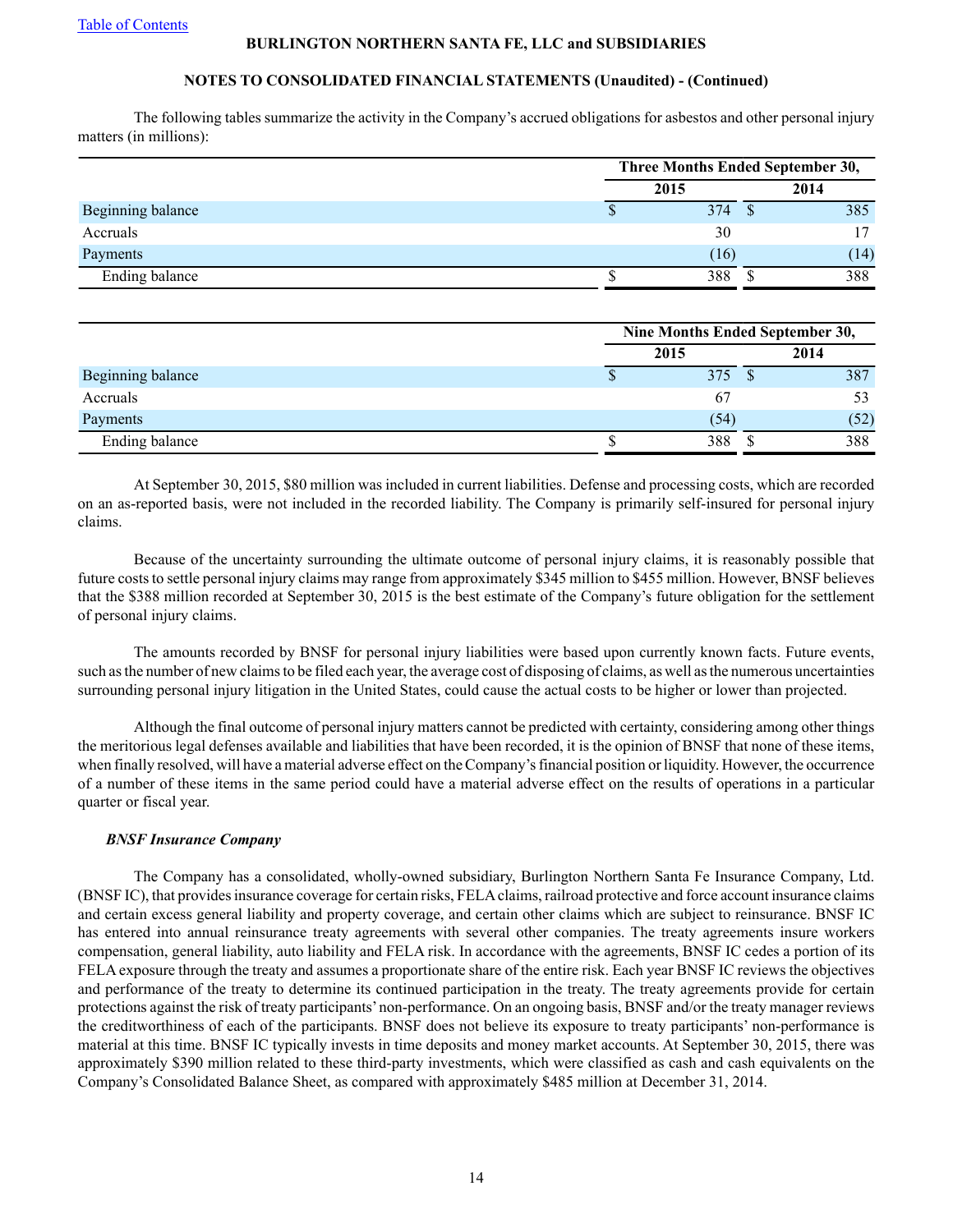## **NOTES TO CONSOLIDATED FINANCIAL STATEMENTS (Unaudited) - (Continued)**

#### **Environmental**

The Company's operations, as well as those of its competitors, are subject to extensive federal, state and local environmental regulation. BNSF's operating procedures include practices to protect the environment from the risks inherent in railroad operations, which frequently involve transporting chemicals and other hazardous materials. Additionally, many of BNSF's land holdings are and have been used for industrial or transportation-related purposes or leased to commercial or industrial companies whose activities may have resulted in discharges onto the property. As a result, BNSF is subject to environmental cleanup and enforcement actions. In particular, the federal Comprehensive Environmental Response, Compensation and Liability Act of 1980 (CERCLA), also known as the Superfund law, as well as similar state laws, generally impose joint and several liability for cleanup and enforcement costs on current and former owners and operators of a site without regard to fault or the legality of the original conduct. BNSF has been notified that it is a potentially responsible party (PRP) for study and cleanup costs at Superfund sites for which investigation and remediation payments are or will be made or are yet to be determined (the Superfund sites) and, in many instances, is one of several PRPs. In addition, BNSF may be considered a PRP under certain other laws. Accordingly, under CERCLA and other federal and state statutes, BNSF may be held jointly and severally liable for all environmental costs associated with a particular site. If there are other PRPs, BNSF generally participates in the cleanup of these sites through costsharing agreements with terms that vary from site to site. Costs are typically allocated based on such factors as relative volumetric contribution of material, the amount of time the site was owned or operated and/or the portion of the total site owned or operated by each PRP.

BNSF is involved in a number of administrative and judicial proceedings and other mandatory cleanup efforts for 222 sites, including 17 Superfund sites, at which it is participating in the study or cleanup, or both, of alleged environmental contamination.

Liabilities for environmental cleanup costs are recorded when BNSF's liability for environmental cleanup is probable and reasonably estimable. Subsequent adjustments to initial estimates are recorded as necessary based upon additional information developed in subsequent periods. Environmental costs include initial site surveys and environmental studies as well as costs for remediation of sites determined to be contaminated.

BNSF estimates the ultimate cost of cleanup efforts at its known environmental sites on an annual basis during the third quarter. Ultimate cost estimates for environmental sites are based on current estimated percentage to closure ratios, possible remediation work plans and estimates of the costs and likelihood of each possible outcome, historical payment patterns, and benchmark patterns developed from data accumulated from industry and public sources, including the Environmental Protection Agency and other governmental agencies. These factors incorporate into the estimates experience gained from cleanup efforts at other similar sites.

Annual studies do not include: (i) contaminated sites of which the Company is not aware; (ii) additional amounts for third-party tort claims, which arise out of contaminants allegedly migrating from BNSF property, due to a limited number of sites; or (iii) natural resource damage claims. BNSF continues to estimate third-party tort claims on a site-by-site basis when the liability for such claims is probable and reasonably estimable. BNSF's recorded liability for third-party tort claims as of September 30, 2015 and December 31, 2014 was \$12 million and \$15 million, respectively.

On a quarterly basis, BNSF monitors actual experience against the forecasted remediation and related payments made on existing sites and conducts ongoing environmental contingency analyses, which consider a combination of factors including independent consulting reports, site visits, legal reviews and analysis of the likelihood of other PRPs' participation in, and their ability to pay for, cleanup. Adjustments to the Company's estimates will continue to be recorded as necessary based on developments in subsequent periods. Additionally, environmental accruals, which are classified as materials and other in the Consolidated Statements of Income, include amounts for newly identified sites or contaminants, third-party claims, and legal fees incurred for defense of third-party claims and recovery efforts.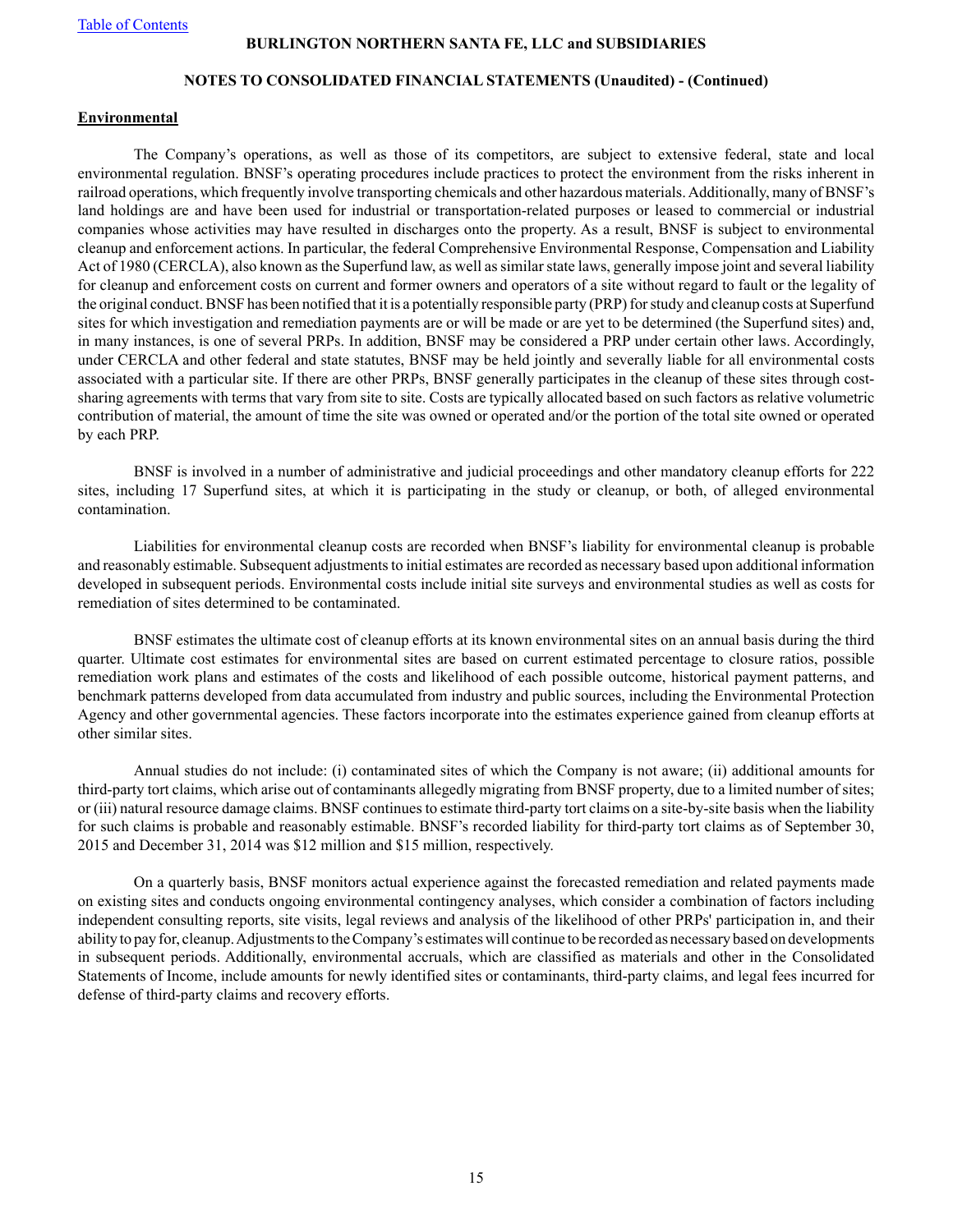# **NOTES TO CONSOLIDATED FINANCIAL STATEMENTS (Unaudited) - (Continued)**

The following tables summarize the activity in the Company's accrued obligations for environmental matters (in millions):

|                   | Three Months Ended September 30, |  |      |  |  |
|-------------------|----------------------------------|--|------|--|--|
|                   | 2015                             |  | 2014 |  |  |
| Beginning balance | 388                              |  | 416  |  |  |
| Accruals          |                                  |  | 8    |  |  |
| Payments          | (9)                              |  | (10) |  |  |
| Ending balance    | 379                              |  | 414  |  |  |

|                   | Nine Months Ended September 30, |  |      |  |  |
|-------------------|---------------------------------|--|------|--|--|
|                   | 2015                            |  |      |  |  |
| Beginning balance | 404                             |  | 435  |  |  |
| Accruals          |                                 |  | 13   |  |  |
| Payments          | (28)                            |  | (34) |  |  |
| Ending balance    | 379                             |  | 414  |  |  |

At September 30, 2015, \$55 million was included in current liabilities.

During the third quarters of 2015 and 2014, the Company analyzed recent data and trends to ensure the assumptions used by BNSF to estimate its future environmental liability were reasonable. As a result of this study, in the third quarters of 2015 and 2014, management recorded an additional expense of \$7 million and \$5 million as of the respective June 30 measurement dates. The Company plans to update its study again in the third quarter of 2016.

BNSF's environmental liabilities are not discounted. BNSF anticipates that the majority of the accrued costs at September 30, 2015, will be paid over the next ten years, and no individual site is considered to be material.

Liabilities recorded for environmental costs represent BNSF's best estimate of its probable future obligation for the remediation and settlement of these sites and include both asserted and unasserted claims. Although recorded liabilities include BNSF's best estimate of all probable costs, without reduction for anticipated recoveries from third parties, BNSF's total cleanup costs at these sites cannot be predicted with certainty due to various factors such as the extent of corrective actions that may be required, evolving environmental laws and regulations, advances in environmental technology, the extent of other parties' participation in cleanup efforts, developments in ongoing environmental analyses related to sites determined to be contaminated and developments in environmental surveys and studies of contaminated sites.

Because of the uncertainty surrounding these factors, it is reasonably possible that future costs for environmental liabilities may range from approximately \$295 million to \$510 million. However, BNSF believes that the \$379 million recorded at September 30, 2015 is the best estimate of the Company's future obligation for environmental costs.

Although the final outcome of these environmental matters cannot be predicted with certainty, it is the opinion of BNSF that none of these items, when finally resolved, will have a material adverse effect on the Company's financial position or liquidity. However, the occurrence of a number of these items in the same period could have a material adverse effect on the results of operations in a particular quarter or fiscal year.

#### **Other Claims and Litigation**

In addition to asbestos, other personal injury and environmental matters discussed above, BNSF and its subsidiaries are also parties to a number of other legal actions and claims, governmental proceedings and private civil suits arising in the ordinary course of business, including those related to disputes and complaints involving certain transportation rates and charges. Some of the legal proceedings include claims for punitive as well as compensatory damages, and a few proceedings purport to be class actions. Although the final outcome of these matters cannot be predicted with certainty, considering among other things the meritorious legal defenses available and liabilities that have been recorded along with applicable insurance, BNSF currently believes that none of these items, when finally resolved, will have a material adverse effect on the Company's financial position or liquidity. However, an unexpected adverse resolution of one or more of these items could have a material adverse effect on the results of operations in a particular quarter or fiscal year.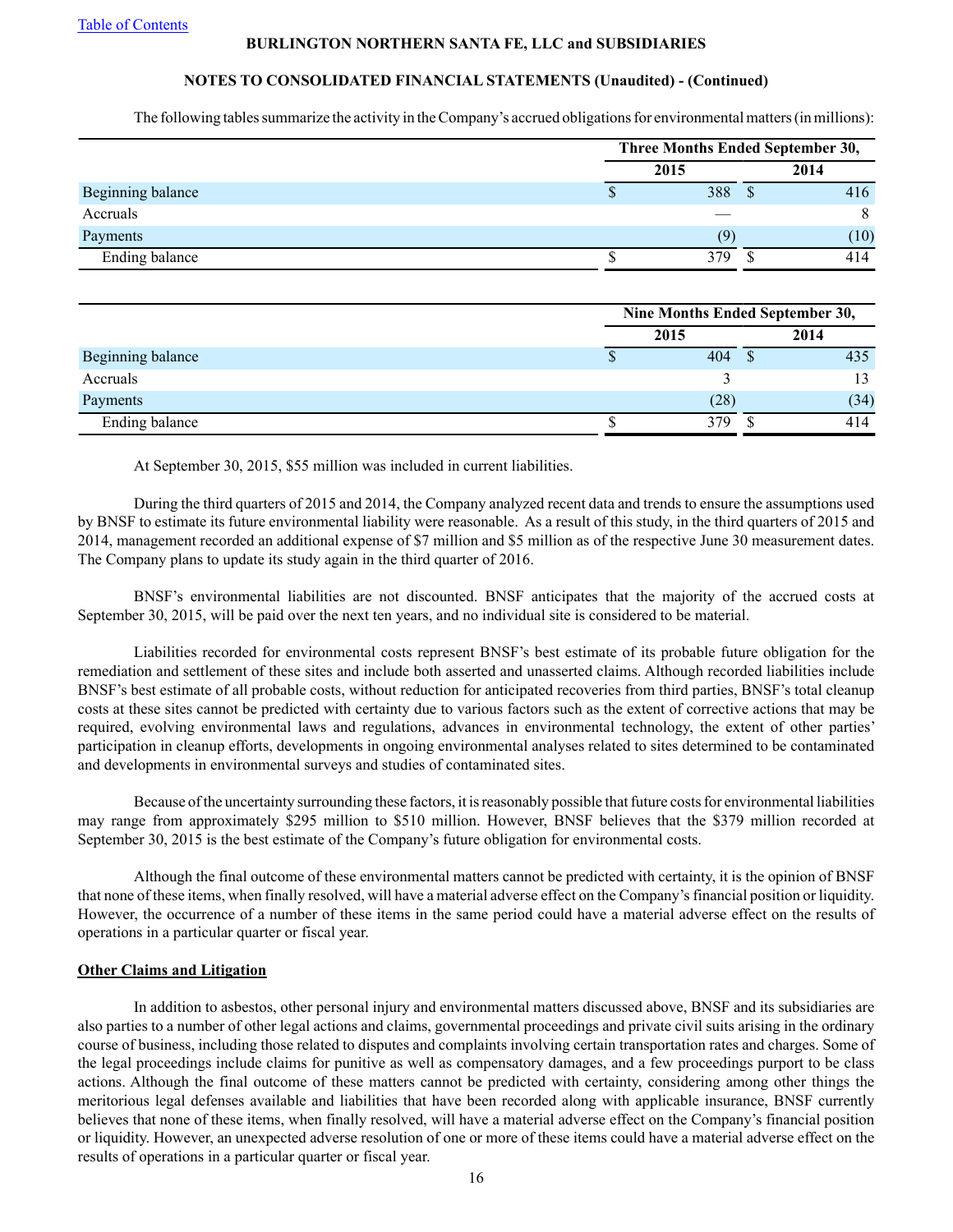# **NOTES TO CONSOLIDATED FINANCIAL STATEMENTS (Unaudited) - (Continued)**

# **8. Employment Benefit Plans**

Components of the net cost for the periods presented below for certain employee benefit plans were as follows (in millions):

|                                | <b>Pension Benefits</b>          |     |      |  |  |  |  |
|--------------------------------|----------------------------------|-----|------|--|--|--|--|
| <b>Net Cost</b>                | Three Months Ended September 30, |     |      |  |  |  |  |
|                                | 2015                             |     | 2014 |  |  |  |  |
| Service cost                   | 12                               | - S | 10   |  |  |  |  |
| Interest cost                  | 23                               |     | 23   |  |  |  |  |
| Expected return on plan assets | (34)                             |     | (34) |  |  |  |  |
| Amortization of net loss       |                                  |     |      |  |  |  |  |
| Net cost recognized            |                                  |     |      |  |  |  |  |

| <b>Pension Benefits</b> |       |      |                                         |  |  |
|-------------------------|-------|------|-----------------------------------------|--|--|
|                         |       |      |                                         |  |  |
|                         |       |      | 2014                                    |  |  |
|                         | 36    |      | 29                                      |  |  |
|                         | 68    |      | 71                                      |  |  |
|                         | (104) |      | (101)                                   |  |  |
|                         |       |      |                                         |  |  |
|                         |       |      |                                         |  |  |
|                         |       | 2015 | Nine Months Ended September 30,<br>- \$ |  |  |

|                                       | <b>Retiree Health and Welfare Benefits</b> |                                  |  |  |  |  |
|---------------------------------------|--------------------------------------------|----------------------------------|--|--|--|--|
| <b>Net Cost</b>                       |                                            | Three Months Ended September 30, |  |  |  |  |
|                                       | 2015                                       | 2014                             |  |  |  |  |
| Service cost                          |                                            |                                  |  |  |  |  |
| Interest cost                         |                                            |                                  |  |  |  |  |
| Amortization of prior service credits | Œ                                          | (1)                              |  |  |  |  |
| Amortization of net loss              |                                            |                                  |  |  |  |  |
| Net cost recognized                   |                                            |                                  |  |  |  |  |

|                                       | <b>Retiree Health and Welfare Benefits</b> |  |                                 |  |  |  |  |
|---------------------------------------|--------------------------------------------|--|---------------------------------|--|--|--|--|
| <b>Net Cost</b>                       |                                            |  | Nine Months Ended September 30, |  |  |  |  |
|                                       | 2015                                       |  | 2014                            |  |  |  |  |
| Service cost                          |                                            |  |                                 |  |  |  |  |
| Interest cost                         |                                            |  | Q                               |  |  |  |  |
| Amortization of prior service credits | (2)                                        |  | (2)                             |  |  |  |  |
| Amortization of net loss              |                                            |  |                                 |  |  |  |  |
| Net cost recognized                   |                                            |  | $\mathbf Q$                     |  |  |  |  |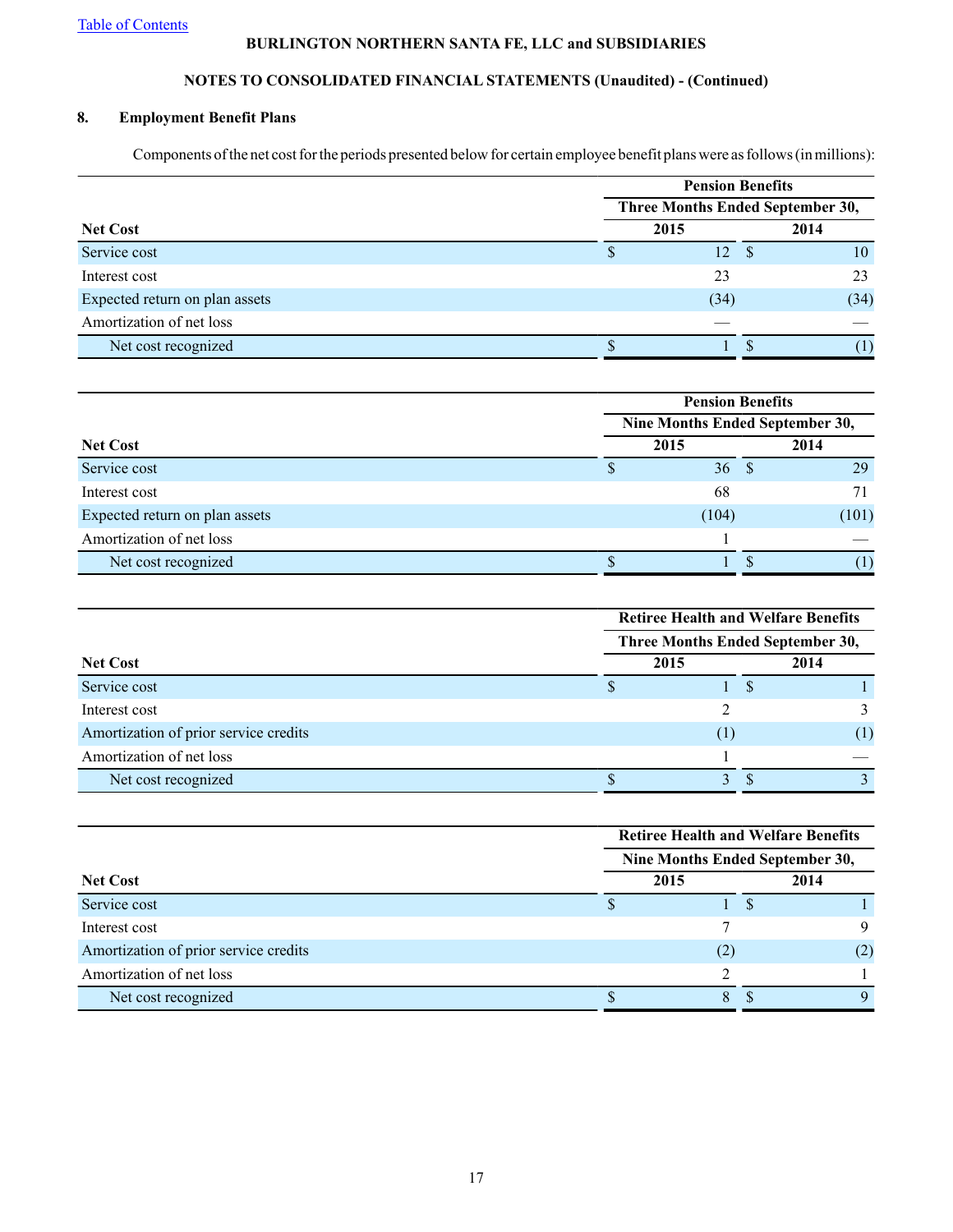# **NOTES TO CONSOLIDATED FINANCIAL STATEMENTS (Unaudited) - (Continued)**

# **9. Related Party Transactions**

The companies identified as affiliates of BNSF include Berkshire and its subsidiaries. During the nine months ended September 30, 2015 and 2014, the Company declared and paid cash distributions of \$3 billion and \$2.75 billion, respectively, to its parent company. For the nine months ended September 30, 2015 and 2014, the Company made tax payments of \$863 million and \$1,220 million to Berkshire, and received a tax refund of \$160 million and \$94 million from Berkshire, respectively.

BNSF engages in various transactions with affiliates in the ordinary course of business. The following tables summarize revenues earned by BNSF for services provided to affiliates and expenditures to affiliates (in millions):

|              | Three Months Ended September 30, |      |
|--------------|----------------------------------|------|
|              | 2015                             | 2014 |
| Revenues     | 48                               | 38   |
| Expenditures |                                  |      |

|              | Nine Months Ended September 30, |  |      |  |  |  |
|--------------|---------------------------------|--|------|--|--|--|
|              | 2015                            |  | 2014 |  |  |  |
| Revenues     |                                 |  |      |  |  |  |
| Expenditures | 13                              |  |      |  |  |  |

# **10. Comprehensive Income**

Other comprehensive income refers to revenues, expenses, gains and losses that under generally accepted accounting principles are included in comprehensive income, a component of equity within the Consolidated Balance Sheets, rather than net income on the Consolidated Statements of Income. Under existing accounting standards, other comprehensive income may include, among other things, unrecognized gains and losses and prior service credit related to pension and other postretirement benefit plans.

The following tables provide the components of accumulated other comprehensive (loss) / income (AOCI) by component (in millions):

|                                                     |   | <b>Pension and</b><br><b>Retiree Health</b><br>and Welfare<br><b>Benefit Items<sup>a</sup></b> | Equity<br><b>Method</b><br><b>Investments</b> |          | <b>Total</b> |
|-----------------------------------------------------|---|------------------------------------------------------------------------------------------------|-----------------------------------------------|----------|--------------|
| Balance at December 31, 2014                        |   |                                                                                                | (2)                                           | S        | (2)          |
| Other comprehensive income before reclassifications |   |                                                                                                | $\left(1\right)$                              |          | (1)          |
| Amounts reclassified from AOCI                      |   |                                                                                                |                                               |          |              |
| Balance at September 30, 2015                       |   |                                                                                                | (3)                                           | <b>S</b> | (3)          |
|                                                     |   |                                                                                                |                                               |          |              |
| Balance at December 31, 2013                        | S | 251S                                                                                           | $(6)$ \$                                      |          | 245          |
| Other comprehensive income before reclassifications |   |                                                                                                | 4                                             |          | 4            |
| Amounts reclassified from AOCI                      |   | (1)                                                                                            |                                               |          | (1)          |
| Balance at September 30, 2014                       |   | 250                                                                                            | (2)                                           | ۰D.      | 248          |

<sup>a</sup> Amounts are net of tax.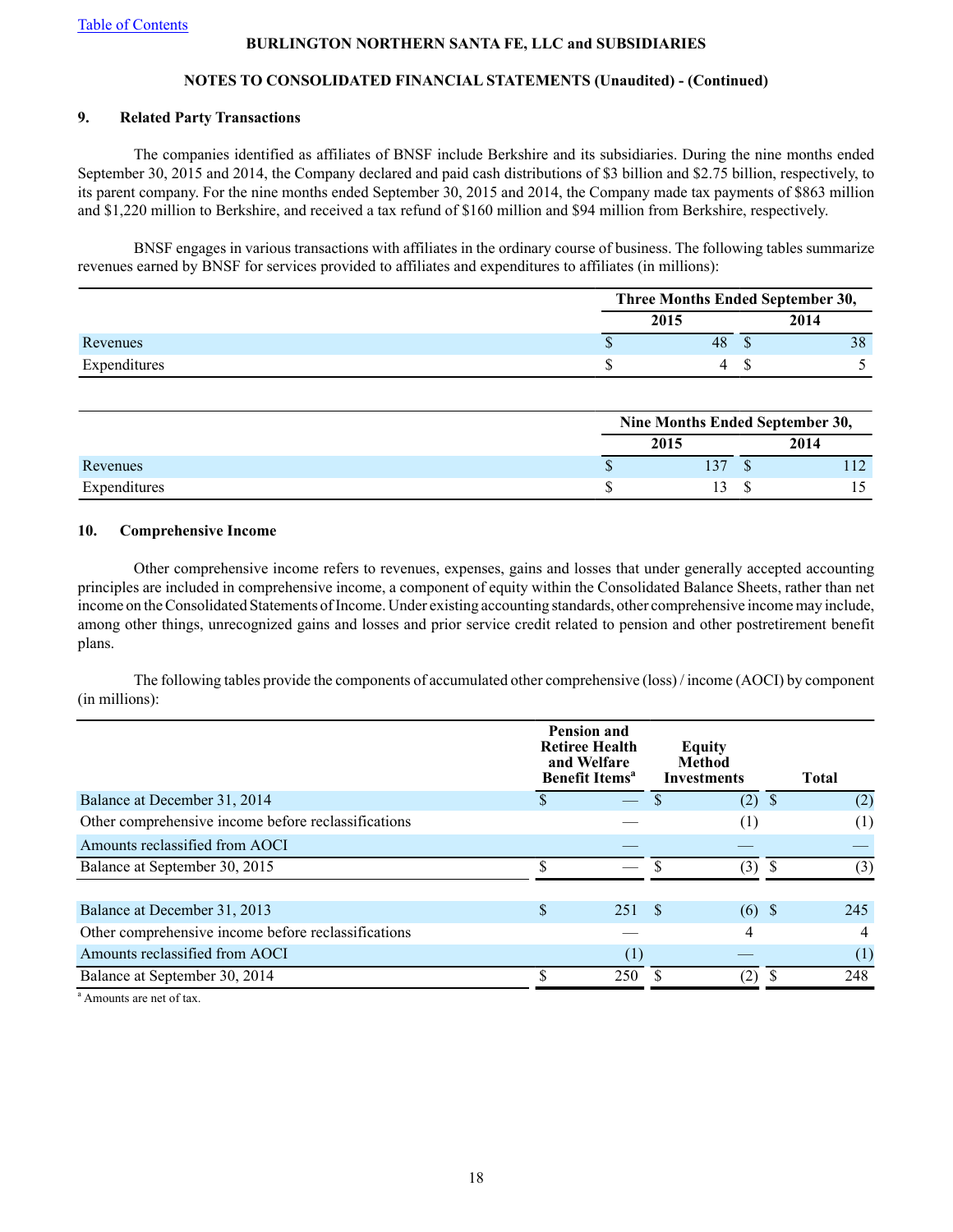# **NOTES TO CONSOLIDATED FINANCIAL STATEMENTS (Unaudited) - (Continued)**

| Reclassifications out of AOCI <sup>b</sup>                                       |                                            |          |  |      |  |                                   |  |  |
|----------------------------------------------------------------------------------|--------------------------------------------|----------|--|------|--|-----------------------------------|--|--|
|                                                                                  | <b>Three Months Ended</b><br>September 30, |          |  |      |  |                                   |  |  |
| <b>Details about Accumulated Other Comprehensive</b><br><b>Income Components</b> |                                            | 2015     |  | 2014 |  | <b>Income Statement Line Item</b> |  |  |
| Amortization of pension and retiree health and<br>welfare benefit items          |                                            |          |  |      |  |                                   |  |  |
| <b>Actuarial losses</b>                                                          | \$                                         | $(1)$ \$ |  |      |  | $\mathbf c$                       |  |  |
| Prior service credits                                                            |                                            |          |  |      |  | $\mathbf c$                       |  |  |
|                                                                                  |                                            |          |  |      |  | Total before tax                  |  |  |
|                                                                                  |                                            |          |  |      |  | Tax benefit / (expense)           |  |  |
| Total reclassifications for the period                                           |                                            |          |  |      |  | Net of tax                        |  |  |

|                                                                                  | <b>Nine Months Ended</b><br>September 30, |                             |  |      |                             |                                   |
|----------------------------------------------------------------------------------|-------------------------------------------|-----------------------------|--|------|-----------------------------|-----------------------------------|
| <b>Details about Accumulated Other Comprehensive</b><br><b>Income Components</b> |                                           | 2015                        |  | 2014 |                             | <b>Income Statement Line Item</b> |
| Amortization of pension and retiree health and<br>welfare benefit items          |                                           |                             |  |      |                             |                                   |
| Actuarial losses                                                                 | S                                         | $(3)$ \$                    |  |      | (1)                         |                                   |
| Prior service credits                                                            |                                           | $\mathcal{D}_{\mathcal{A}}$ |  |      | $\mathcal{D}_{\mathcal{L}}$ | $\mathbf c$                       |
|                                                                                  |                                           | (1)                         |  |      |                             | Total before tax                  |
|                                                                                  |                                           |                             |  |      |                             | Tax benefit / (expense)           |
| Total reclassifications for the period                                           |                                           |                             |  |      |                             | Net of tax                        |

**b** Amounts in parenthesis indicate debits to the income statement.

<sup>c</sup> This accumulated other comprehensive income component is included in the computation of net periodic pension cost and retiree health and welfare (see Note 8 for additional details).

#### **11. Accounting Pronouncements**

In May 2014, the Financial Accounting Standards Board (FASB) issued Accounting Standards Update No. 2014-09 (ASU 2014-09), *Revenue from Contracts with Customers (Topic 606)*. The guidance in ASU 2014-09 supersedes the revenue recognition requirements in Accounting Standards Codification Topic 605, Revenue Recognition. ASU 2014-09 applies to most contracts with customers. Insurance and leasing contracts are excluded from the scope. ASU 2014-09 prescribes a five-step framework in accounting for revenues from contracts within its scope, including (a) identification of the contract, (b) identification of the performance obligation under the contract, (c) determination of the transaction price, (d) allocation of the transaction price to the identified performance obligation, and (e) recognition of revenue as the identified performance obligation is satisfied. ASU 2014-09 also prescribes additional disclosures and financial statement presentations. ASU 2014-09 is effective for public companies in annual reporting periods beginning after December 15, 2016, including interim periods within that reporting period. In July of 2015, the FASB deferred the effective date one year to annual reporting periods beginning after December, 15, 2017. Early adoption is permitted, but not before the original effective date (annual reporting periods beginning after December 15, 2016, including interim periods within that reporting period). ASU 2014-09 may be adopted retrospectively or under a modified retrospective method where the cumulative effect is recognized at the date of initial application. The Company has assessed the effects of this standard and does not expect it to have a material impact to its Consolidated Financial Statements.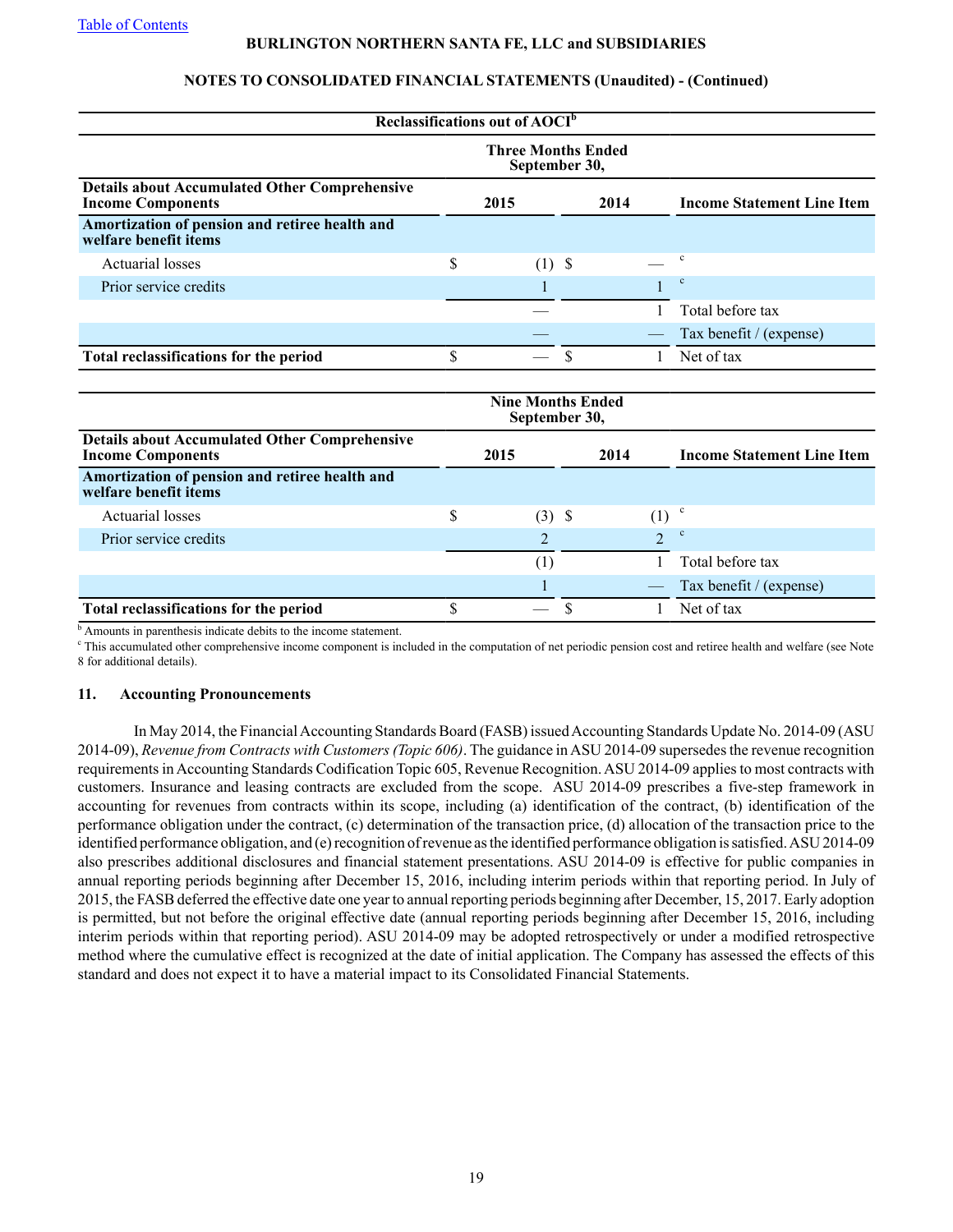# **NOTES TO CONSOLIDATED FINANCIAL STATEMENTS (Unaudited) - (Continued)**

In April 2015, the FASB issued Accounting Standards Update No. 2015-03 (ASU 2015-03), *Interest - Imputation of Interest (Subtopic 835-30), Simplifying the Presentation of Debt Issuance Costs*. This standard requires that debt issuance costs related to a recognized debt liability be presented in the balance sheet as a direct deduction from the carrying amount of that debt liability, consistent with debt discounts. BNSF currently reflects debt issuance costs in Other Assets on the Statement of Financial Position. ASU 2015-03 is effective for financial statements issued for fiscal years beginning after December 15, 2015, and interim periods within those fiscal years. Early adoption is permitted for financial statements that have not been previously issued. This standard is to be applied on a retrospective basis, wherein the balance sheet of each individual period presented is adjusted to reflect the period-specific effects of applying the new guidance. Upon transition, an entity is required to comply with the applicable disclosures for a change in an accounting principle. These disclosures include the nature of and reason for the change in accounting principle, the transition method, a description of the prior-period information that has been retrospectively adjusted, and the effect of the change on the financial statement line items. Adoption of this guidance will result in a reduction to assets and an equal reduction to debt on the Statement of Financial Position and is not expected to have a material impact to the Company's financial condition or liquidity.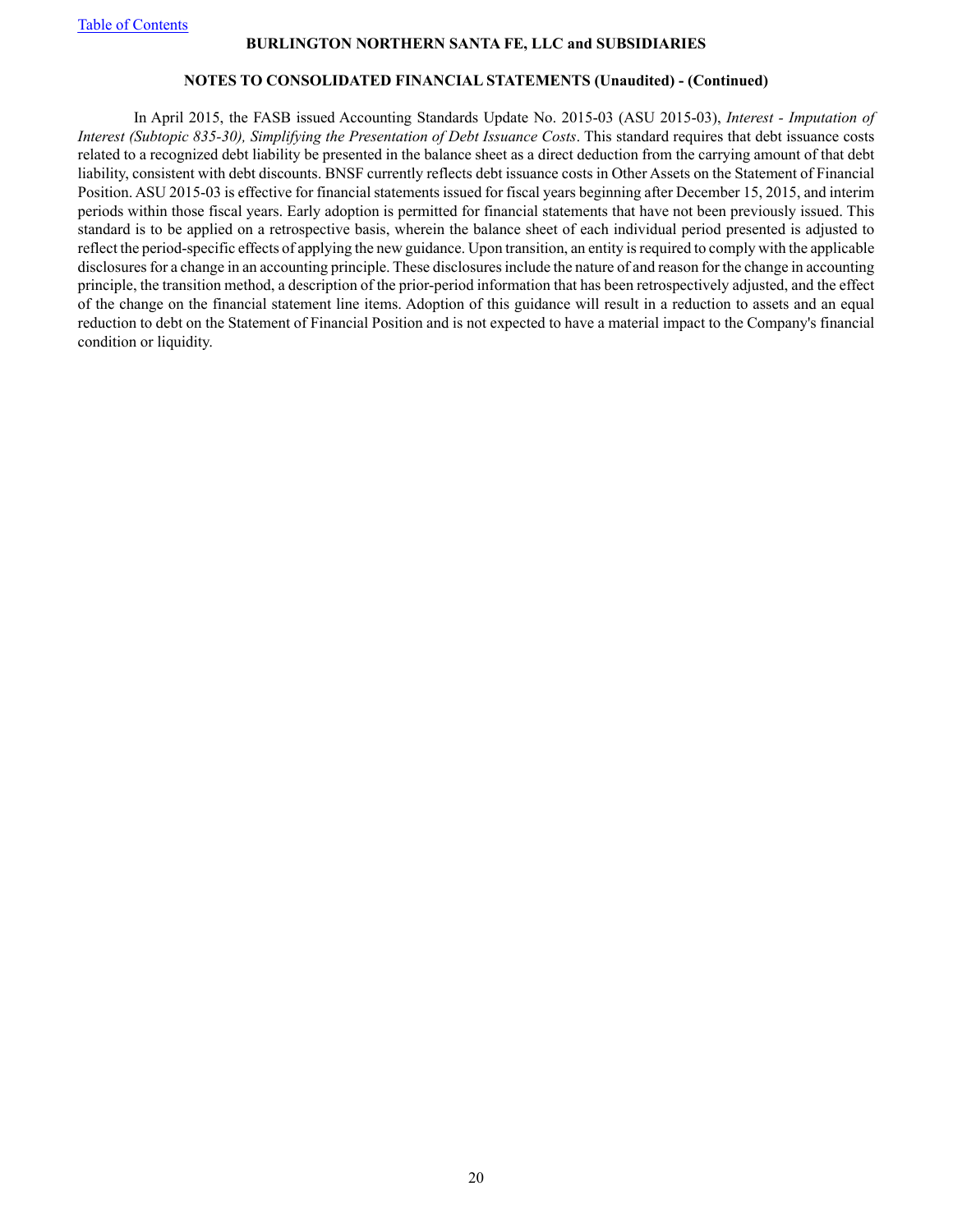# <span id="page-20-0"></span>**Item 2. Management's Narrative Analysis of Results of Operations.**

Management's narrative analysis relates to the results of operations of Burlington Northern Santa Fe, LLC and its majorityowned subsidiaries (collectively BNSF, Registrant or Company). The principal operating subsidiary of BNSF is BNSF Railway Company (BNSF Railway) through which BNSF derives substantially all of its revenues. The following narrative analysis should be read in conjunction with the Consolidated Financial Statements and the accompanying notes.

The following narrative analysis of results of operations includes a comparative analysis of the nine months ended September 30, 2015 and 2014.

# **Results of Operations**

## **Revenues Summary**

The following tables present BNSF's revenue information by business group:

|                                 |     | <b>Revenues (in millions)</b> |      |                                 | Cars / Units (in thousands)     |       |  |  |
|---------------------------------|-----|-------------------------------|------|---------------------------------|---------------------------------|-------|--|--|
|                                 |     |                               |      | Nine Months Ended September 30, | Nine Months Ended September 30, |       |  |  |
|                                 |     | 2014<br>2015                  |      | 2015                            | 2014                            |       |  |  |
| <b>Consumer Products</b>        |     | 4,924                         | - \$ | 5,248                           | 3,795                           | 3,759 |  |  |
| <b>Industrial Products</b>      |     | 4,257                         |      | 4,595                           | 1,414                           | 1,479 |  |  |
| Coal                            |     | 3,561                         |      | 3,684                           | 1,739                           | 1,678 |  |  |
| <b>Agricultural Products</b>    |     | 3,108                         |      | 2,932                           | 765                             | 712   |  |  |
| <b>Total Freight Revenues</b>   |     | 15,850                        |      | 16,459                          | 7,713                           | 7,628 |  |  |
| Other Revenues                  |     | 721                           |      | 604                             |                                 |       |  |  |
| <b>Total Operating Revenues</b> | ۰D. | 16,571                        |      | 17,063                          |                                 |       |  |  |

|                               | <b>Average Revenue Per Car / Unit</b> |       |      |       |  |  |  |  |  |
|-------------------------------|---------------------------------------|-------|------|-------|--|--|--|--|--|
|                               | Nine Months Ended September 30,       |       |      |       |  |  |  |  |  |
|                               |                                       | 2015  | 2014 |       |  |  |  |  |  |
| <b>Consumer Products</b>      | S.                                    | 1,297 | S    | 1,396 |  |  |  |  |  |
| <b>Industrial Products</b>    |                                       | 3,011 |      | 3,107 |  |  |  |  |  |
| Coal                          |                                       | 2,048 |      | 2,195 |  |  |  |  |  |
| <b>Agricultural Products</b>  |                                       | 4,063 |      | 4,118 |  |  |  |  |  |
| <b>Total Freight Revenues</b> |                                       | 2,055 |      | 2,158 |  |  |  |  |  |

#### **Fuel Surcharges**

Freight revenues include both revenue for transportation services and fuel surcharges. Where BNSF's fuel surcharge program is applied, it is intended to recover its incremental fuel costs when fuel prices exceed a threshold fuel price. Fuel surcharges are calculated differently depending on the type of commodity transported. BNSF has two standard fuel surcharge programs – Percent of Revenue and Mileage-Based. In addition, in certain commodities, fuel surcharge is calculated using a fuel price from a time period that can be up to 60 days earlier. In a period of volatile fuel prices or changing customer business mix, changes in fuel expense and fuel surcharge may significantly differ.

The following table presents fuel surcharge and fuel expense information (in millions):

|                                 | Nine Months Ended September 30, |       |      |       |  |
|---------------------------------|---------------------------------|-------|------|-------|--|
|                                 |                                 | 2015  | 2014 |       |  |
| Total fuel expense <sup>a</sup> |                                 | 2,080 |      | 3,438 |  |
| <b>BNSF</b> fuel surcharges     |                                 | 1.104 |      | 2,208 |  |

<sup>a</sup> Total fuel expense includes locomotive and non-locomotive fuel.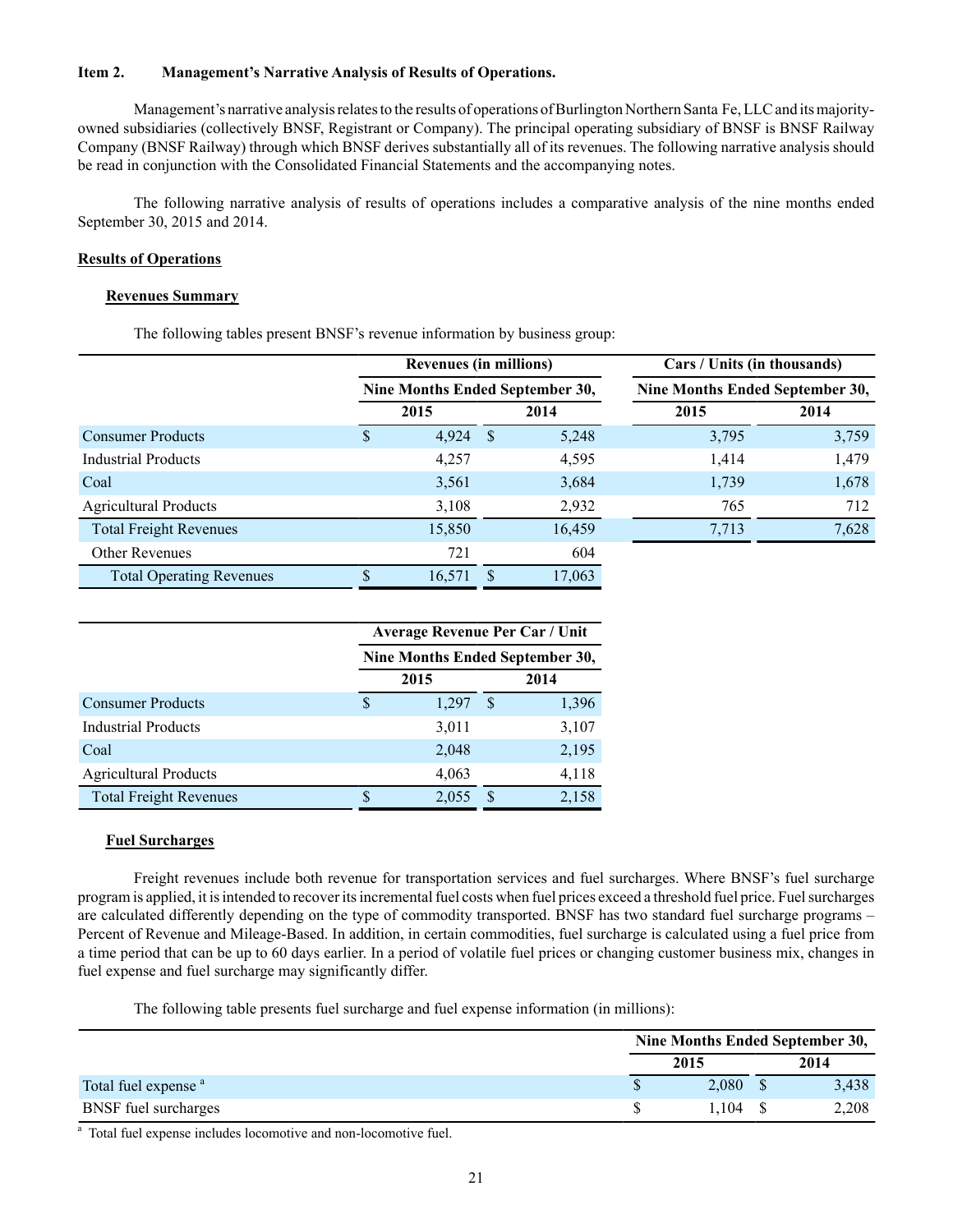# *Nine Months Ended September 30, 2015 vs. the Nine Months Ended September 30, 2014*

## **Revenues**

Revenues for the nine months ended September 30, 2015 were \$16,571 million, a decrease of \$492 million, or 3 percent, as compared with the nine months ended September 30, 2014. The change in revenues is due to the following:

- Average revenue per car / unit decreased 5 percent primarily as a result of lower fuel surcharges partially offset by increased rate per car / unit.
- Consumer Products unit volumes increased primarily due to increased demand.
- Industrial Products unit volumes decreased primarily due to lower crude oil prices impacting petroleum products and frac sand demand. In addition, there was also lower demand for steel products.
- $\blacksquare$ Coal unit volumes increased primarily due to higher demand.
- Agricultural Products unit volumes increased due to increased domestic grain shipments.

## **Expenses**

Operating expenses for the nine months ended September 30, 2015 were \$10,819 million, a decrease of \$1,328 million, or 11 percent, as compared with the nine months ended September 30, 2014. A significant portion of this change is due to the following, which includes increased costs in the prior year related to severe weather issues and service-related challenges:

- Compensation and benefits expense increased primarily due to higher average headcount and wage inflation.
- Fuel expense decreased due to lower average fuel prices and improved efficiency, partially offset by higher  $\blacksquare$ volumes.
- Depreciation and amortization expense decreased primarily due to internally developed software becoming fully amortized during the first quarter of 2015. See Footnote 4 for additional details.
- There were no significant changes in purchased services, equipment rents and materials and other expense.
- Interest expense increased primarily due to a higher average debt balance.
- The effective tax rate was 37.3 percent and 37.7 percent for the nine months ended September 30, 2015 and 2014, respectively. The 2015 effective tax rate was impacted by a favorable state tax settlement and favorable state income tax adjustments related to legislation.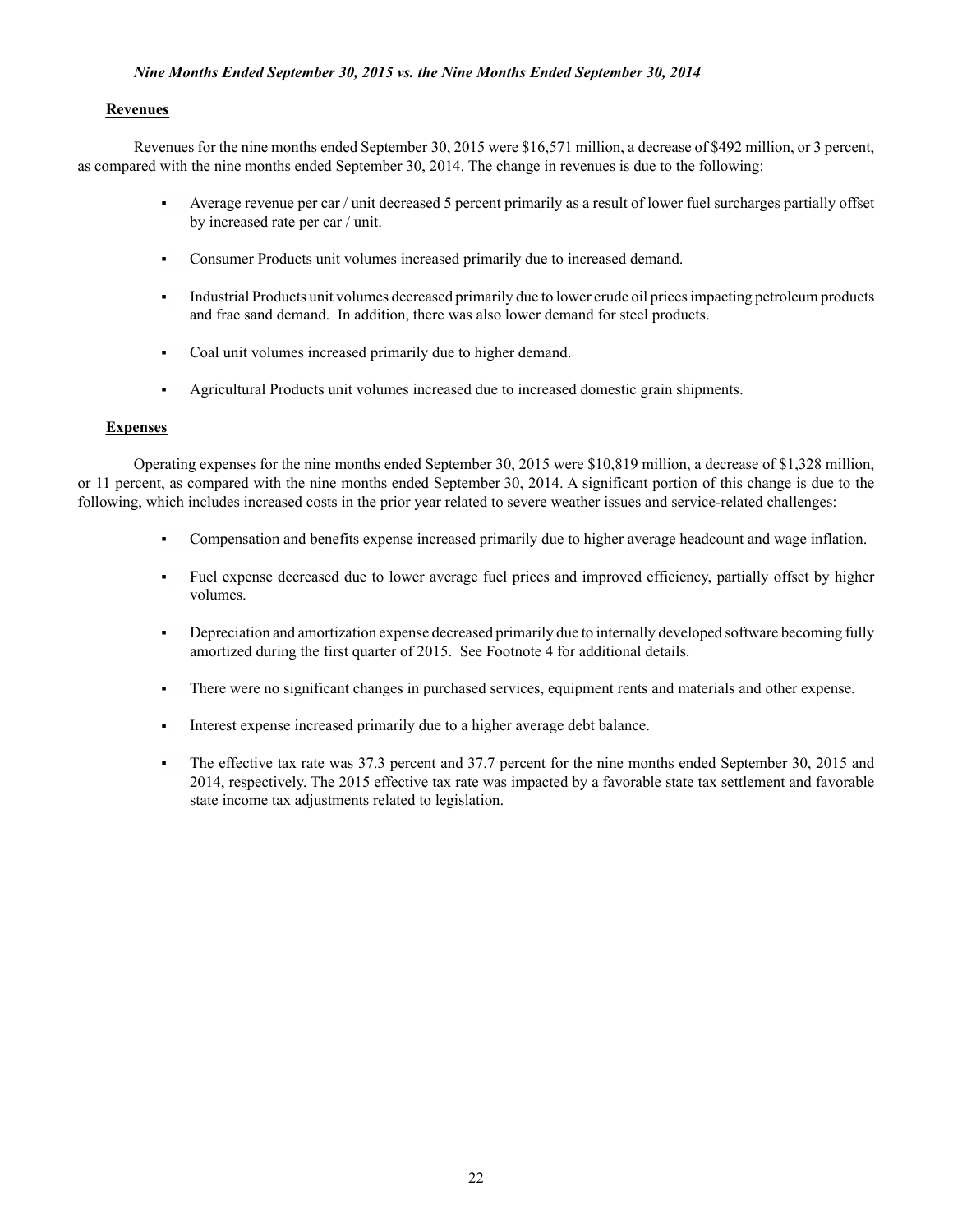#### **Forward-Looking Information**

To the extent that statements made by the Company relate to the Company's future economic performance or business outlook, projections or expectations of financial or operational results, or refer to matters that are not historical facts, such statements are "forward-looking" statements within the meaning of the federal securities laws.

Forward-looking statements involve a number of risks and uncertainties, and actual performance or results may differ materially. For a discussion of material risks and uncertainties that the Company faces, see the discussion in Item 1A, "Risk Factors," of the Company's Annual Report on Form 10-K. Important factors that could cause actual results to differ materially include, but are not limited to, the following:

• **Economic and industry conditions:** material adverse changes in economic or industry conditions, both in the United States and globally; volatility in the capital or credit markets including changes affecting the timely availability and cost of capital; changes in customer demand; effects of adverse economic conditions affecting shippers or BNSF's supplier base; effects due to more stringent regulatory policies such as the regulation of carbon dioxide emissions that could reduce the demand for coal or governmental tariffs or subsidies that could affect the demand for grain; the impact of low natural gas or oil prices on energyrelated commodities demand; changes in environmental laws and other laws and regulations that could affect the demand for drilling products and products produced by drilling; changes in fuel prices and other key materials; the impact of high barriers to entry for prospective new suppliers and disruptions in supply chains for these materials; competition and consolidation within the transportation industry; and changes in crew availability, labor and benefits costs and labor difficulties, including stoppages affecting either BNSF's operations or customers' abilities to deliver goods to BNSF for shipment.

• **Legal, legislative and regulatory factors:** developments and changes in laws and regulations, including those affecting train operations, the marketing of services or regulatory restrictions on equipment; the ultimate outcome of shipper and rate claims subject to adjudication; claims, investigations or litigation alleging violations of the antitrust laws; increased economic regulation of the rail industry through legislative action and revised rules and standards applied by the U.S. Surface Transportation Board in various areas including rates and services; developments in environmental investigations or proceedings with respect to rail operations or current or past ownership or control of real property or properties owned by others impacted by BNSF operations; losses resulting from claims and litigation relating to personal injuries, asbestos and other occupational diseases; the release of hazardous materials, environmental contamination and damage to property; regulation, restrictions or caps, or other controls on transportation of petroleum-based fuel or other operating restrictions that could affect operations or increase costs; and the availability of adequate insurance to cover the risks associated with operations; and changes in tax rates and tax laws.

• **Operating factors:** changes in operating conditions and costs; operational and other difficulties in implementing positive train control technology, including increased compliance or operational costs or penalties; restrictions on development and expansion plans due to environmental concerns; disruptions to BNSF's technology network including computer systems and software, such as cybersecurity intrusions, misappropriation of assets or sensitive information, corruption of data or operational disruptions; network congestion, including effects of greater than anticipated demand for transportation services and equipment; as well as natural events such as severe weather, fires, floods and earthquakes or man-made or other disruptions of BNSF Railway's or other railroads' operating systems, structures, or equipment including the effects of acts of terrorism on the Company's system or other railroads'systems or other links in the transportation chain.

The Company cautions against placing undue reliance on forward-looking statements, which reflect its current beliefs and are based on information currently available to it as of the date a forward-looking statement is made. The Company undertakes no obligation to revise forward-looking statements to reflect future events, changes in circumstances, or changes in beliefs. In the event the Company does update any forward-looking statement, no inference should be made that the Company will make additional updates with respect to that statement, related matters, or any other forward-looking statements.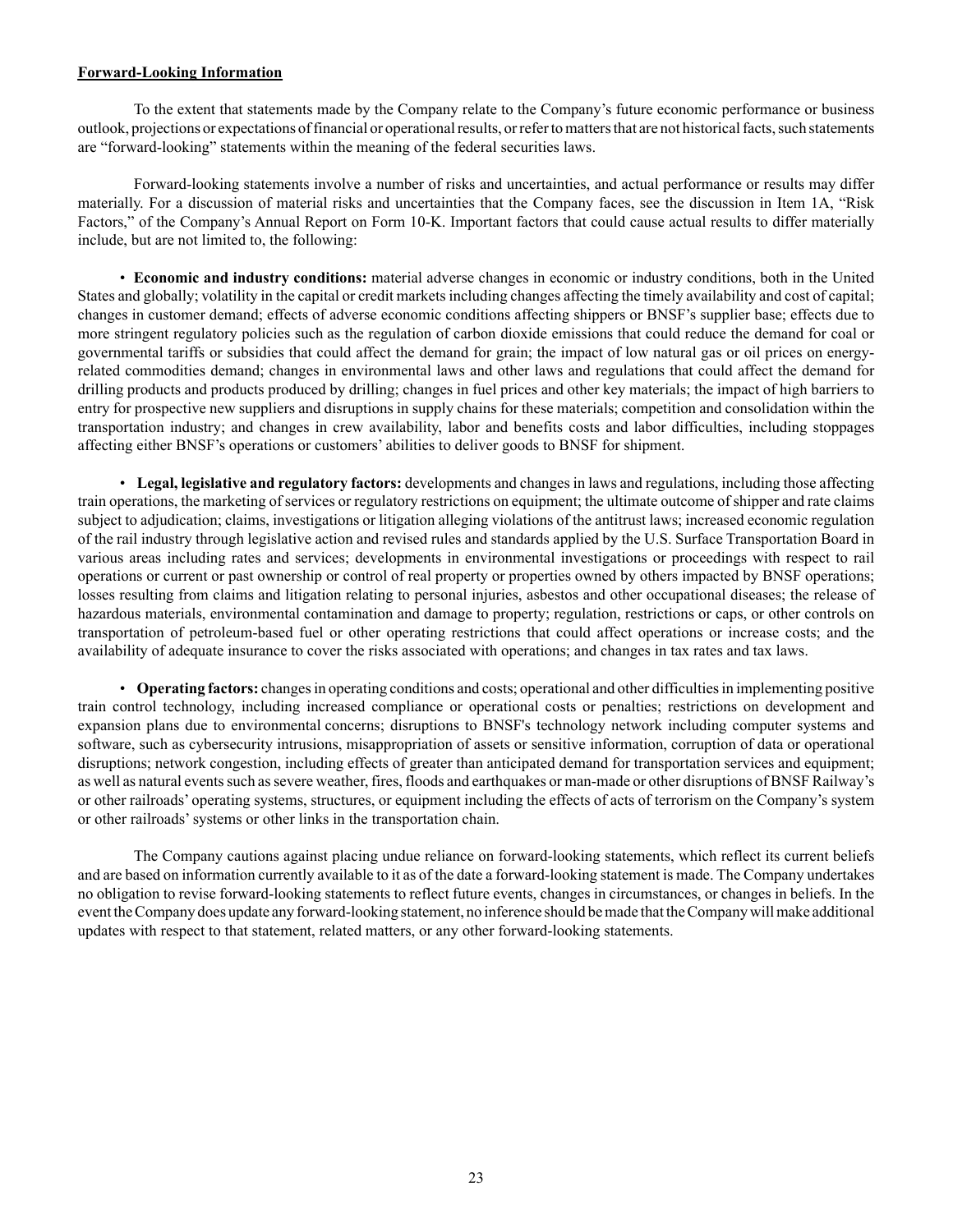# <span id="page-23-0"></span>**Item 4. Controls and Procedures.**

Based on their evaluation as of the end of the period covered by this quarterly report on Form 10-Q, BNSF's principal executive officer and principal financial officer have concluded that BNSF's disclosure controls and procedures (as defined in Rules 13a-15(e) and 15d-15(e) of the Securities Exchange Act of 1934) are effective to ensure that information required to be disclosed by BNSF in the reports that it files or submits under the Securities Exchange Act of 1934 is recorded, processed, summarized, and reported within the time periods specified in Securities and Exchange Commission rules and forms and that such information is accumulated and communicated to BNSF's management, including its principal executive and principal financial officers, as appropriate to allow timely decisions regarding required disclosure. Additionally, as of the end of the period covered by this report, BNSF's principal executive officer and principal financial officer have concluded that there have been no changes in BNSF's internal control over financial reporting that occurred during BNSF's third fiscal quarter that have materially affected, or are reasonably likely to materially affect, BNSF's internal control over financial reporting.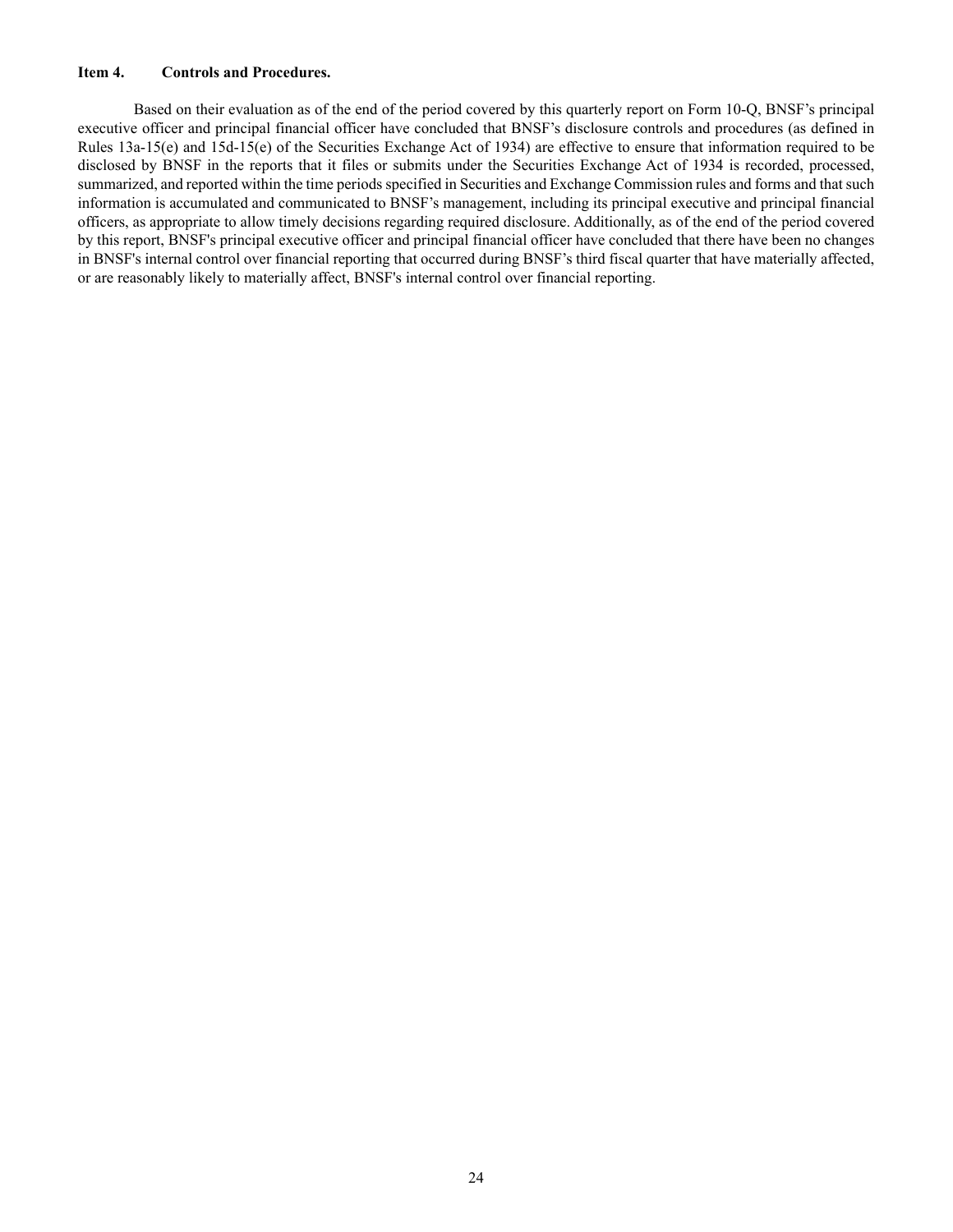#### **PART II OTHER INFORMATION**

# <span id="page-24-0"></span>**Item 1A. Risk Factors.**

In addition to the information set forth in this Report, you should carefully consider the risks discussed in the Company's Annual Report on Form 10-K for the year ended December 31, 2014, under the headings "Part I, Item 1. Business", "Part I, Item 1A. Risk Factors" (as modified by the risk factor below) and "Part II, Item 7A. Quantitative and Qualitative Disclosures About Market Risk," which risks could materially affect the Company's business, financial condition or future results.

#### **The Company's success depends on its ability to continue to comply with the significant federal, state and local governmental regulations to which it is subject.**

The Company is subject to a significant amount of governmental laws and regulation with respect to its rates and practices, taxes, railroad operations and a variety of health, safety, labor, environmental and other matters. Failure to comply with applicable laws and regulations could have a material adverse effect on the Company. Governments may change the legislative and/or regulatory framework within which the Company operates without providing the Company with any recourse for any adverse effects that the change may have on its business. Federal legislation enacted in 2008 and amended in 2015 mandates the implementation of positive train control technology by December 31, 2018, on certain mainline track where intercity and commuter passenger railroads operate and where toxic-by-inhalation hazardous materials are transported. This type of technology is new and deploying it across BNSF Railway's system and other railroads may pose significant operating and implementation risks and requires significant capital expenditures.

## <span id="page-24-1"></span>**Item 6. Exhibits.**

See Index to Exhibits on page E-1 for a description of the exhibits filed as part of this report.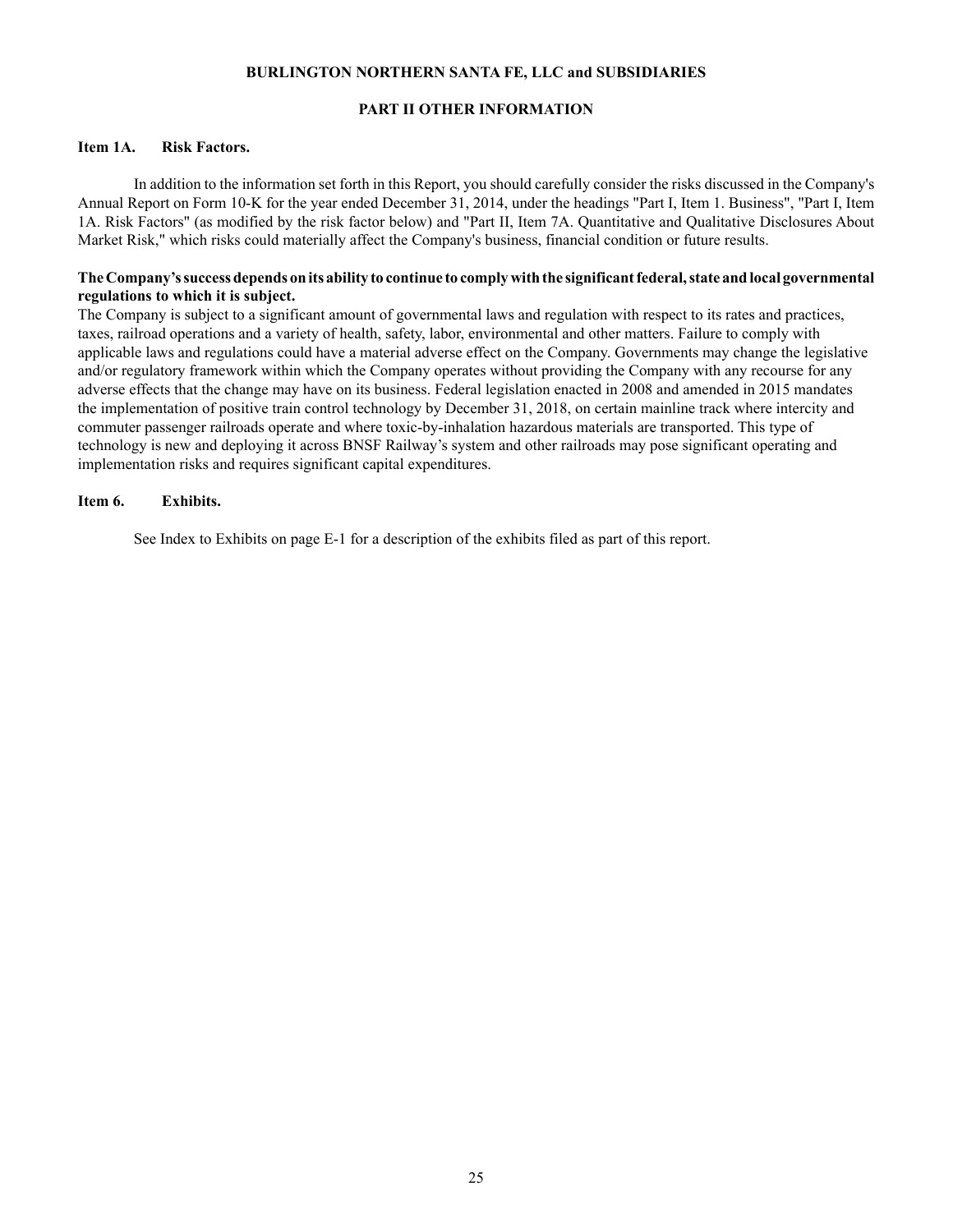# **SIGNATURES**

<span id="page-25-0"></span>Pursuant to the requirements of the Securities Exchange Act of 1934, the registrant has duly caused this report to be signed on its behalf by the undersigned thereunto duly authorized.

> BURLINGTON NORTHERN SANTA FE, LLC (Registrant)

By: /s/ Julie A. Piggott

**Julie A. Piggott Executive Vice President & Chief Financial Officer (On behalf of the Registrant and as principal financial officer)**

Date: November 6, 2015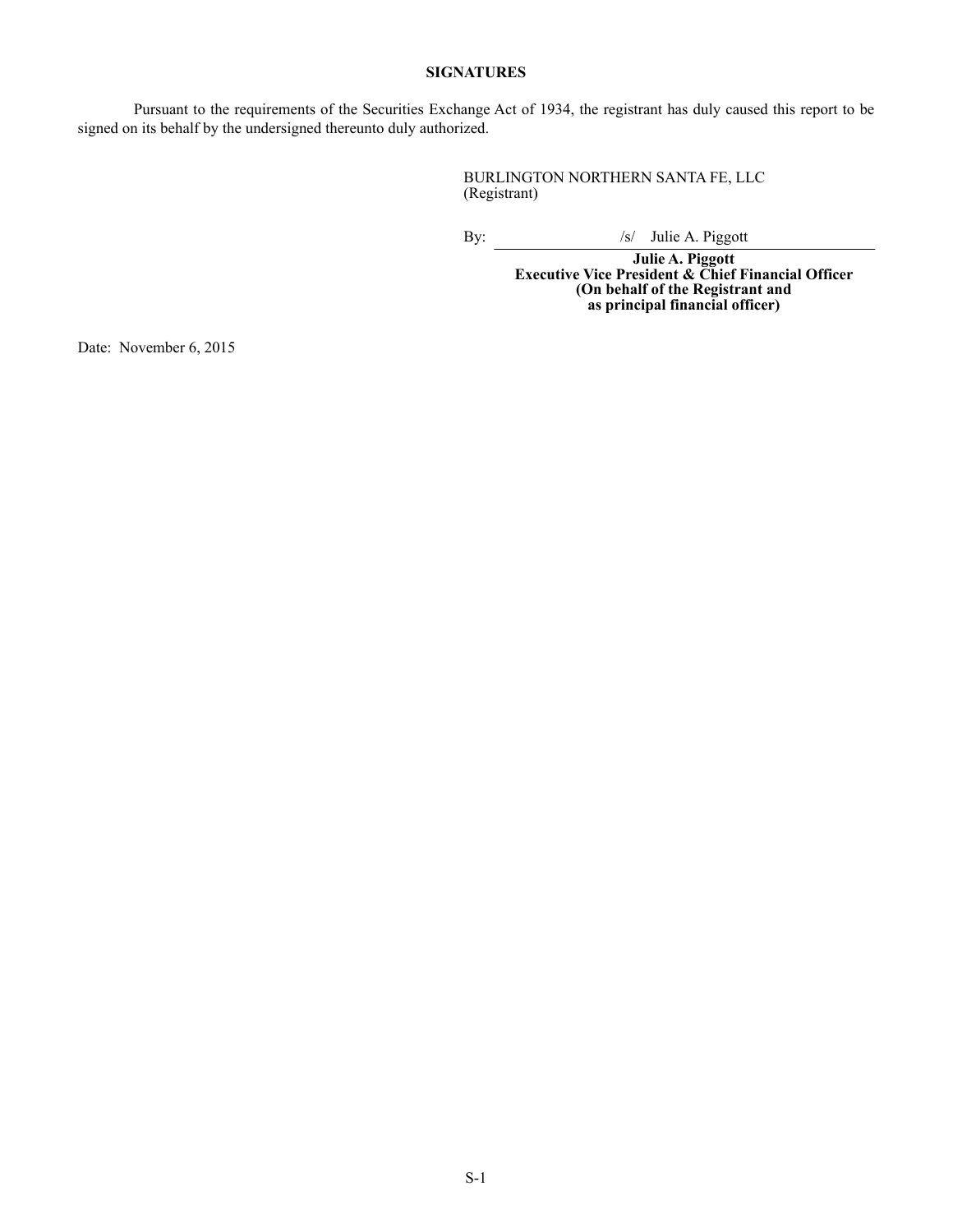# **Exhibit Index**

<span id="page-26-0"></span>

|             |                                                                                                                                                                                                                                                                                                                                                                                                                                                                                                                                                                                                                                                                                                                                                                                         | <b>Incorporated by Reference</b><br>(if applicable) |           |                     |         |
|-------------|-----------------------------------------------------------------------------------------------------------------------------------------------------------------------------------------------------------------------------------------------------------------------------------------------------------------------------------------------------------------------------------------------------------------------------------------------------------------------------------------------------------------------------------------------------------------------------------------------------------------------------------------------------------------------------------------------------------------------------------------------------------------------------------------|-----------------------------------------------------|-----------|---------------------|---------|
|             | <b>Exhibit Number and Description</b>                                                                                                                                                                                                                                                                                                                                                                                                                                                                                                                                                                                                                                                                                                                                                   | Form                                                | File Date | File No.            | Exhibit |
| 3.1         | Certificate of Formation dated November 2, 2009.                                                                                                                                                                                                                                                                                                                                                                                                                                                                                                                                                                                                                                                                                                                                        | $8-K$                                               |           | 2/16/2010 001-11535 | 3.1     |
| 3.2         | Amended and Restated Limited Liability Company Operating<br>Agreement of Burlington Northern Santa Fe, LLC, dated as of February<br>12, 2010.                                                                                                                                                                                                                                                                                                                                                                                                                                                                                                                                                                                                                                           | 8-K                                                 |           | 2/16/2010 001-11535 | 3.2     |
| 3.3         | Written Consent of sole member of Burlington Northern Santa Fe, LLC,<br>dated April 8, 2010, amending and restating certain sections of the<br>Amended and Restated Limited Liability Company Operating<br>Agreement of Burlington Northern Santa Fe, LLC dated as of February<br>12, 2010.                                                                                                                                                                                                                                                                                                                                                                                                                                                                                             | 8-K                                                 |           | 4/14/2010 001-11535 | 3.2     |
| 4.1         | Seventeenth Supplemental Indenture, dated as of August 20, 2015, to<br>Indenture dated as of December 1, 1995, between Burlington Northern<br>Santa Fe, LLC and The Bank of New York Mellon Trust Company,<br>N.A., as Trustee.                                                                                                                                                                                                                                                                                                                                                                                                                                                                                                                                                         | 8-K                                                 |           | 8/20/2015 001-11535 | 4.1     |
| 4.2         | Certificate of Determination as to the terms of BNSF's 3.650%<br>Debentures due September 1, 2025 and 4.700% Debentures due<br>September 1, 2045.                                                                                                                                                                                                                                                                                                                                                                                                                                                                                                                                                                                                                                       | 8-K                                                 |           | 8/20/2015 001-11535 | 4.2     |
| 12.1        | Computation of Ratio of Earnings to Fixed Charges.*                                                                                                                                                                                                                                                                                                                                                                                                                                                                                                                                                                                                                                                                                                                                     |                                                     |           |                     |         |
| <u>31.1</u> | Principal Executive Officer's Certifications Pursuant to Section 302 of<br>the Sarbanes-Oxley Act of 2002.*                                                                                                                                                                                                                                                                                                                                                                                                                                                                                                                                                                                                                                                                             |                                                     |           |                     |         |
| 31.2        | Principal Financial Officer's Certifications Pursuant to Section 302 of<br>the Sarbanes-Oxley Act of 2002.*                                                                                                                                                                                                                                                                                                                                                                                                                                                                                                                                                                                                                                                                             |                                                     |           |                     |         |
| 32.1        | Certification Pursuant to 18 U.S.C. § 1350 (Section 906 of the<br>Sarbanes-Oxley Act of 2002).*                                                                                                                                                                                                                                                                                                                                                                                                                                                                                                                                                                                                                                                                                         |                                                     |           |                     |         |
| 101         | eXtensible Business Reporting Language (XBRL) documents<br>submitted electronically:                                                                                                                                                                                                                                                                                                                                                                                                                                                                                                                                                                                                                                                                                                    |                                                     |           |                     |         |
|             | 101.INS - XBRL Instance Document<br>101.SCH - XBRL Taxonomy Extension Schema Document<br>101.CAL - XBRL Extension Calculation Linkable Document<br>101.DEF - XBRL Taxonomy Extension Definition Linkable<br>Document<br>101.LAB - XBRL Taxonomy Extension Label Linkbase<br>101.PRE - XBRL Taxonomy Extension Presentation Linkbase<br>Document                                                                                                                                                                                                                                                                                                                                                                                                                                         |                                                     |           |                     |         |
|             | The following unaudited information from Burlington Northern Santa<br>Fe, LLC's Form 10-Q for the three and nine months ended September<br>30, 2015, formatted in XBRL includes: (i) the Consolidated Statements<br>of Income for the three and nine months ended September 30, 2015<br>and 2014, (ii) the Consolidated Statements of Comprehensive Income<br>for the three and nine months ended September 30, 2015 and 2014, (iii)<br>the Consolidated Balance Sheets as of September 30, 2015 and<br>December 31, 2014, (iv) the Consolidated Statements of Cash Flows<br>for the nine months ended September 30, 2015 and 2014, (v) the<br>Consolidated Statements of Changes in Equity as of September 30,<br>2015, and (vi) the Notes to the Consolidated Financial Statements. * |                                                     |           |                     |         |

Certain instruments evidencing long-term indebtedness of BNSF are not being filed as exhibits to this Report because the total amount of securities authorized under any single such instrument does not exceed 10% of BNSF's total assets. BNSF will furnish copies of any material instruments upon request of the Securities and Exchange Commission.

<sup>\*</sup> Filed herewith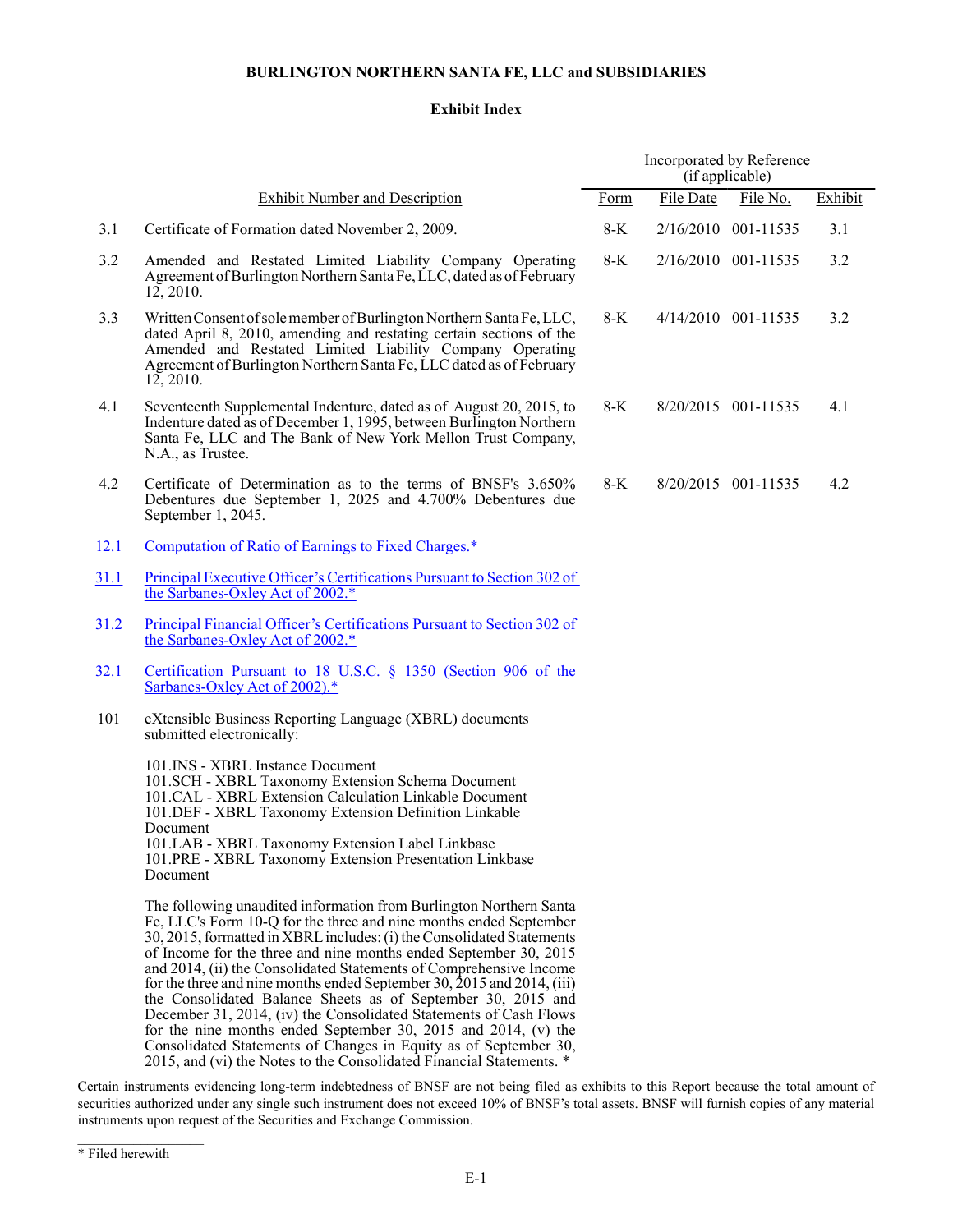# **BURLINGTON NORTHERN SANTA FE, LLC and SUBSIDIARIES COMPUTATION OF RATIO OF EARNINGS TO FIXED CHARGES (In millions, except ratio amounts) (Unaudited)**

<span id="page-27-0"></span>

| Nine Months Ended September 30, |       |      |                |
|---------------------------------|-------|------|----------------|
|                                 |       |      | 2014           |
|                                 |       |      |                |
| \$                              | 5,047 | \$   | 4,295          |
|                                 |       |      |                |
|                                 | 683   |      | 613            |
|                                 | 149   |      | 148            |
|                                 | 5     |      | 5              |
|                                 | 3     |      | $\overline{2}$ |
|                                 |       |      |                |
|                                 | 12    |      | 13             |
| \$                              | 5,875 | \$   | 5,050          |
|                                 |       |      |                |
| \$                              | 711   | \$   | 635            |
|                                 | 149   |      | 148            |
| \$                              | 860   | \$   | 783            |
|                                 | 6.83x |      | 6.45x          |
|                                 |       | 2015 |                |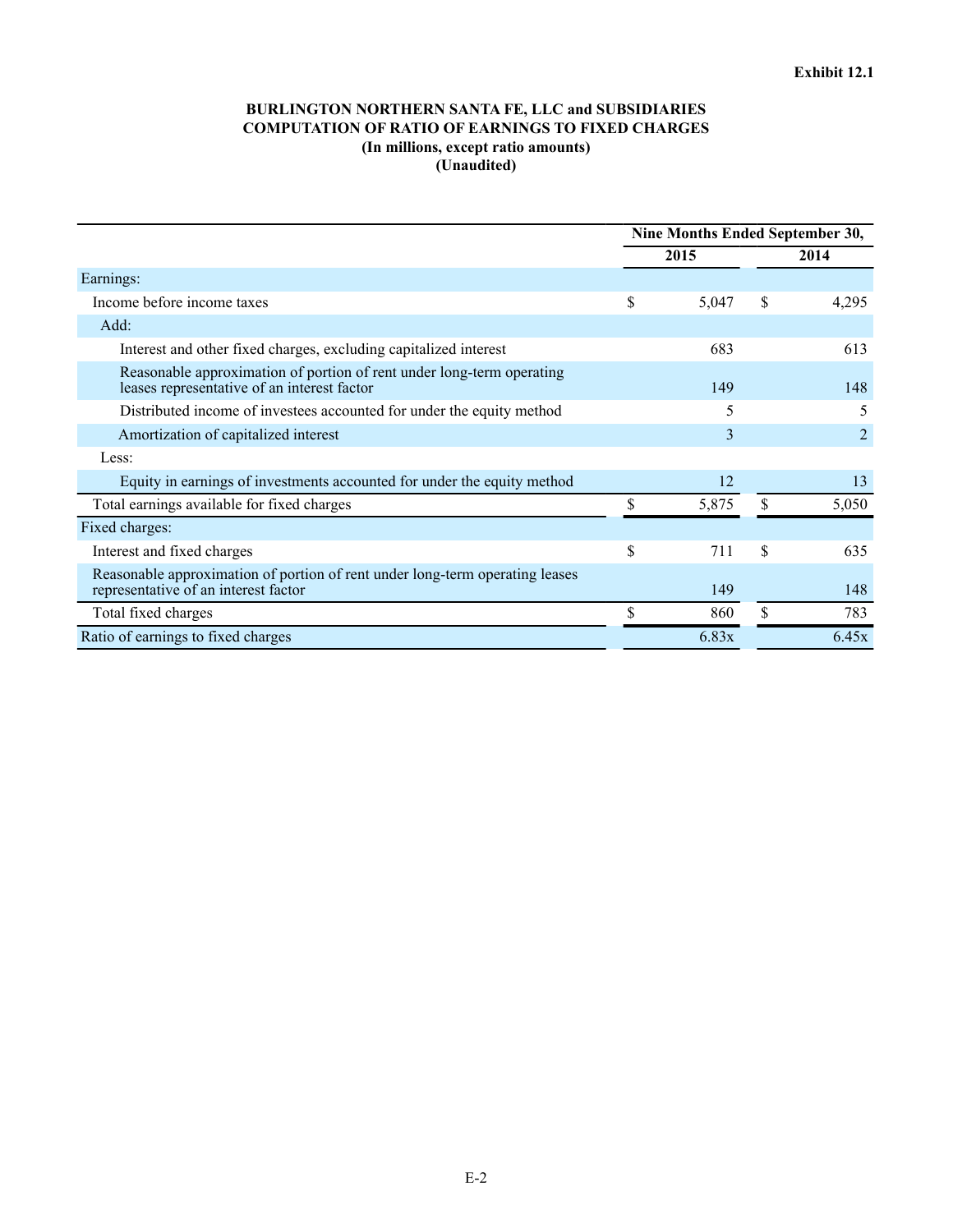# <span id="page-28-0"></span>**Principal Executive Officer's Certifications Pursuant to Section 302 of the Sarbanes-Oxley Act of 2002**

I, Matthew K. Rose, certify that:

- 1. I have reviewed this quarterly report on Form 10-Q of Burlington Northern Santa Fe, LLC;
- 2. Based on my knowledge, this report does not contain any untrue statement of a material fact or omit to state a material fact necessary to make the statements made, in light of the circumstances under which such statements were made, not misleading with respect to the period covered by this report;
- 3. Based on my knowledge, the financial statements, and other financial information included in this report, fairly present in all material respects the financial condition, results of operations and cash flows of the registrant as of, and for, the periods presented in this report;
- 4. The registrant's other certifying officer and I are responsible for establishing and maintaining disclosure controls and procedures (as defined in Exchange Act Rules 13a-15(e) and 15d-15(e)) and internal control over financial reporting (as defined in Exchange Act Rules 13a-15(f) and 15d-15(f)) for the registrant and have:
	- a) Designed such disclosure controls and procedures, or caused such disclosure controls and procedures to be designed under our supervision, to ensure that material information relating to the registrant, including its consolidated subsidiaries, is made known to us by others within those entities, particularly during the period in which this report is being prepared;
	- b) Designed such internal control over financial reporting, or caused such internal control over financial reporting to be designed under our supervision, to provide reasonable assurance regarding the reliability of financial reporting and the preparation of financial statements for external purposes in accordance with generally accepted accounting principles;
	- c) Evaluated the effectiveness of the registrant's disclosure controls and procedures and presented in this report our conclusions about the effectiveness of the disclosure controls and procedures, as of the end of the period covered by this report based on such evaluation; and
	- d) Disclosed in this report any change in the registrant's internal control over financial reporting that occurred during the registrant's most recent fiscal quarter (the registrant's fourth fiscal quarter in the case of an annual report) that has materially affected, or is reasonably likely to materially affect, the registrant's internal control over financial reporting; and
- 5. The registrant's other certifying officer and I have disclosed, based on our most recent evaluation of internal control over financial reporting, to the registrant's auditors and the audit committee of the registrant's board of directors (or persons performing the equivalent functions):
	- a) All significant deficiencies and material weaknesses in the design or operation of internal control over financial reporting which are reasonably likely to adversely affect the registrant's ability to record, process, summarize and report financial information; and
	- b) Any fraud, whether or not material, that involves management or other employees who have a significant role in the registrant's internal control over financial reporting.

Date: November 6, 2015

/s/ Matthew K. Rose Matthew K. Rose Executive Chairman and Chief Executive Officer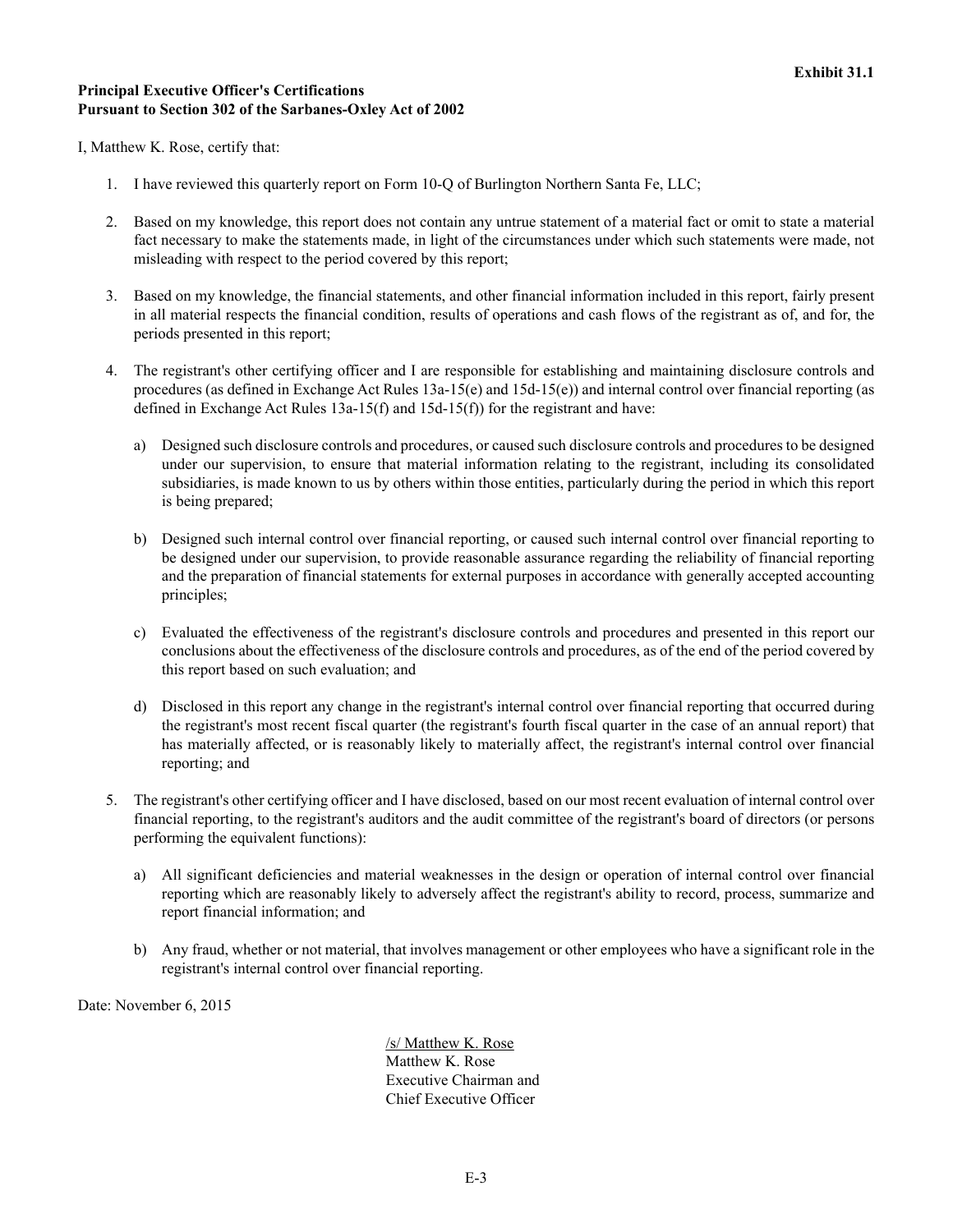# <span id="page-29-0"></span>**Principal Financial Officer's Certifications Pursuant to Section 302 of the Sarbanes-Oxley Act of 2002**

I, Julie A. Piggott, certify that:

- 1. I have reviewed this quarterly report on Form 10-Q of Burlington Northern Santa Fe, LLC;
- 2. Based on my knowledge, this report does not contain any untrue statement of a material fact or omit to state a material fact necessary to make the statements made, in light of the circumstances under which such statements were made, not misleading with respect to the period covered by this report;
- 3. Based on my knowledge, the financial statements, and other financial information included in this report, fairly present in all material respects the financial condition, results of operations and cash flows of the registrant as of, and for, the periods presented in this report;
- 4. The registrant's other certifying officer and I are responsible for establishing and maintaining disclosure controls and procedures (as defined in Exchange Act Rules 13a-15(e) and 15d-15(e)) and internal control over financial reporting (as defined in Exchange Act Rules 13a-15(f) and 15d-15(f)) for the registrant and have:
	- a) Designed such disclosure controls and procedures, or caused such disclosure controls and procedures to be designed under our supervision, to ensure that material information relating to the registrant, including its consolidated subsidiaries, is made known to us by others within those entities, particularly during the period in which this report is being prepared;
	- b) Designed such internal control over financial reporting, or caused such internal control over financial reporting to be designed under our supervision, to provide reasonable assurance regarding the reliability of financial reporting and the preparation of financial statements for external purposes in accordance with generally accepted accounting principles;
	- c) Evaluated the effectiveness of the registrant's disclosure controls and procedures and presented in this report our conclusions about the effectiveness of the disclosure controls and procedures, as of the end of the period covered by this report based on such evaluation; and
	- d) Disclosed in this report any change in the registrant's internal control over financial reporting that occurred during the registrant's most recent fiscal quarter (the registrant's fourth fiscal quarter in the case of an annual report) that has materially affected, or is reasonably likely to materially affect, the registrant's internal control over financial reporting; and
- 5. The registrant's other certifying officer and I have disclosed, based on our most recent evaluation of internal control over financial reporting, to the registrant's auditors and the audit committee of the registrant's board of directors (or persons performing the equivalent functions):
	- a) All significant deficiencies and material weaknesses in the design or operation of internal control over financial reporting which are reasonably likely to adversely affect the registrant's ability to record, process, summarize and report financial information; and
	- b) Any fraud, whether or not material, that involves management or other employees who have a significant role in the registrant's internal control over financial reporting.

Date: November 6, 2015

/s/ Julie A. Piggott Julie A. Piggott Executive Vice President & Chief Financial Officer